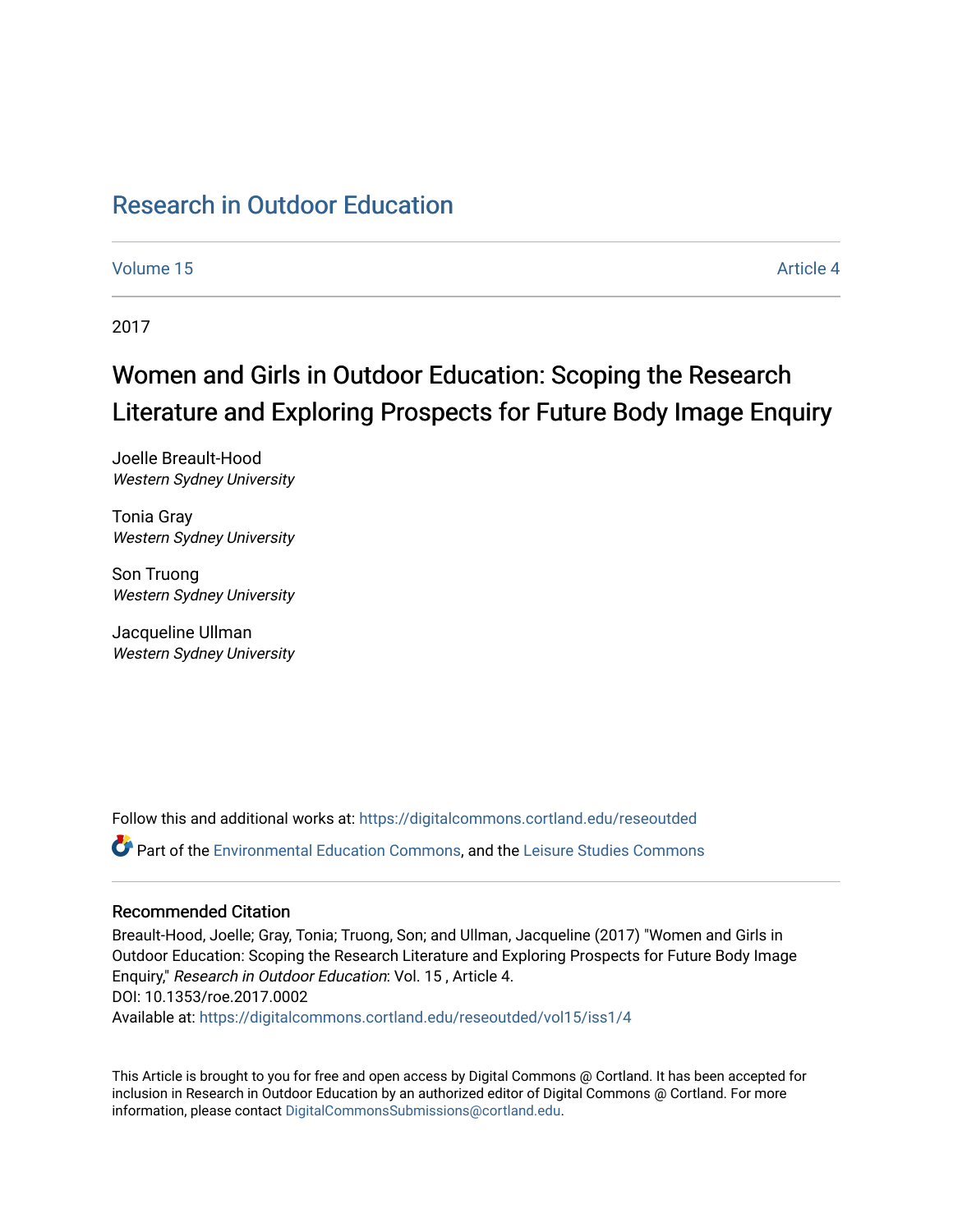Research in Outdoor Education 2017, Vol. 15, pp. 21–46

## **Women and Girls in Outdoor Education**

Scoping the Research Literature and Exploring Prospects for Future Body Image Enquiry

> Joelle Breault-Hood Tonia Gray Son Truong Jacqueline Ullman

## **Abstract**

Research into women's and girls' outdoor programs and their influence on perceived body image has gained scholarly attention in recent decades. A systematic review of research from 1980–2017 identifies key trends and themes revealing opportunities to advance understandings in the field. In particular, while there has been extensive research conducted on women's and girls' outdoor education programs from various perspectives, there is a shortage of robust research examining the impact of outdoor education on body image. While identifying some trends, the broad scope of the enquiry highlights the scarcity of this empirical data, and calls for heightened emphasis and scholarly debate in the area of body image and outdoor education.

**Keywords:** outdoor education, women and girls in outdoor programs, body image, literature review

**Joelle Breault-Hood,** Centre for Educational Research, Western Sydney University; **Tonia Gray,**  Centre for Educational Research Western Sydney University; **Son Truong**, Centre for Educational Research, Western Sydney University; **Jacqueline Ullman**, Centre for Educational Research, Western Sydney University.

Address correspondence to Joelle Breault-Hood, Centre for Educational Research, Western Sydney University, Locked Bag 1797, Penrith, NSW, 2751 Australia. Phone: (+61) 403881797 Email: jbreaulthood@gmail.com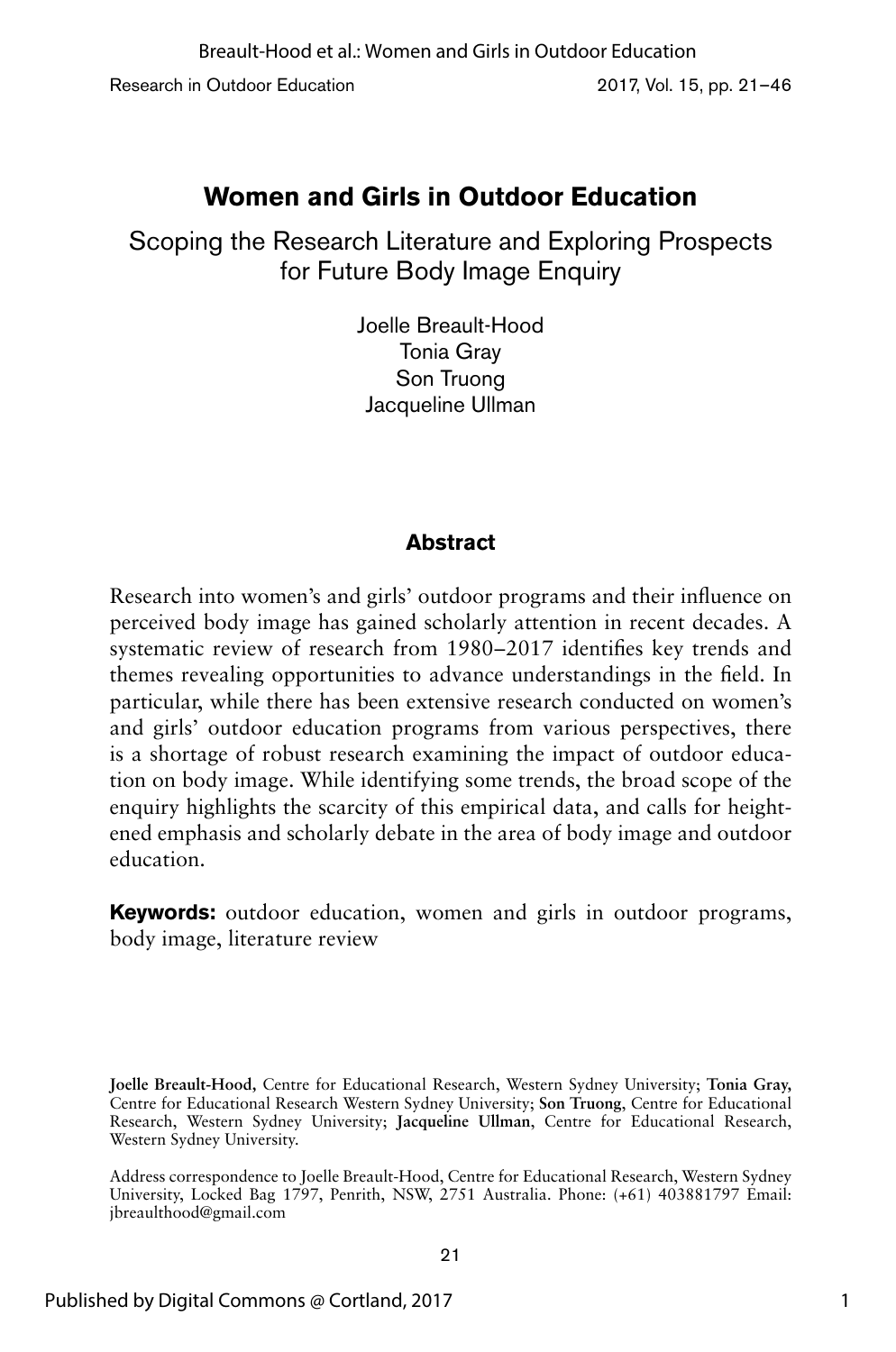#### **Introduction**

#### Rationale

The impetus for this literature review began in the early 2000s, after experiencing two month-long expeditions with adolescent girls. At many times during the expedition, conversations that touched on beauty, body image and what it means to be a girl in today's society occurred. Girls asked each other: "*How do you feel about your body?"* "*When did you last feel beautiful*?" "*Would you change the way you do things to please someone else?*" and, "*Do you try to look happy on the outside when you are feeling unhappy on the inside*?" Some felt they were too fat, too short, too tall or not very pretty. One inflicted self-harm because she thought she was ugly. "There's too much emphasis on the perfect body, the perfect person, and what is normal," Kate<sup>1</sup> claimed. Sandy declared "everybody wants to look better than they are, have a boyfriend and a better body."

Towards the end of these expeditions, the girls began to realize the importance of what their bodies were *capable* of doing rather than just how they *looked*. Ten years later we wonder if they still recognize their physical confidence. Are they proud of themselves and how they look and feel? Did the month spent trekking in the Australian wilderness make a difference to how they perceive their bodies? We have spent many other countless days working with girls in the outdoors, and the conversation around body image continues to be at the forefront of girls' minds.

In today's body-centric, heteronormative Western culture, girls can be alienated from their bodies by a culture in which femininity is expressed through rigorous beauty regimes, and displayed on social media (Bearman, Presnell & Martinez, 2006; Grabe, Ward & Hyde, 2008; Gray, Taylor, Norton, Breault-Hood & Christie, 2016; Slater, Tiggemann, Hawkins & Werchon, 2011; Tiggemann & Slater, 2013). Based on this premise the social construction of femininity can interfere with a girl's appreciation of her own physicality (Fredrickson & Roberts, 1997; Slater & Tiggemann, 2002). The girls who participated in these month-long treks seemed to 'grow into' the functionality of their bodies as they learned to appreciate their physical competence and capability. The outdoor experience was a vehicle to facilitate a greater importance placed on 'being in their bodies' rather than 'being apart from' their bodies.<sup>2</sup> Out of curiosity, and the current need to find ways in which to increase body positivity, the authors

- 1. All names are pseudonyms.
- 2. See Teall, T. L. (2015).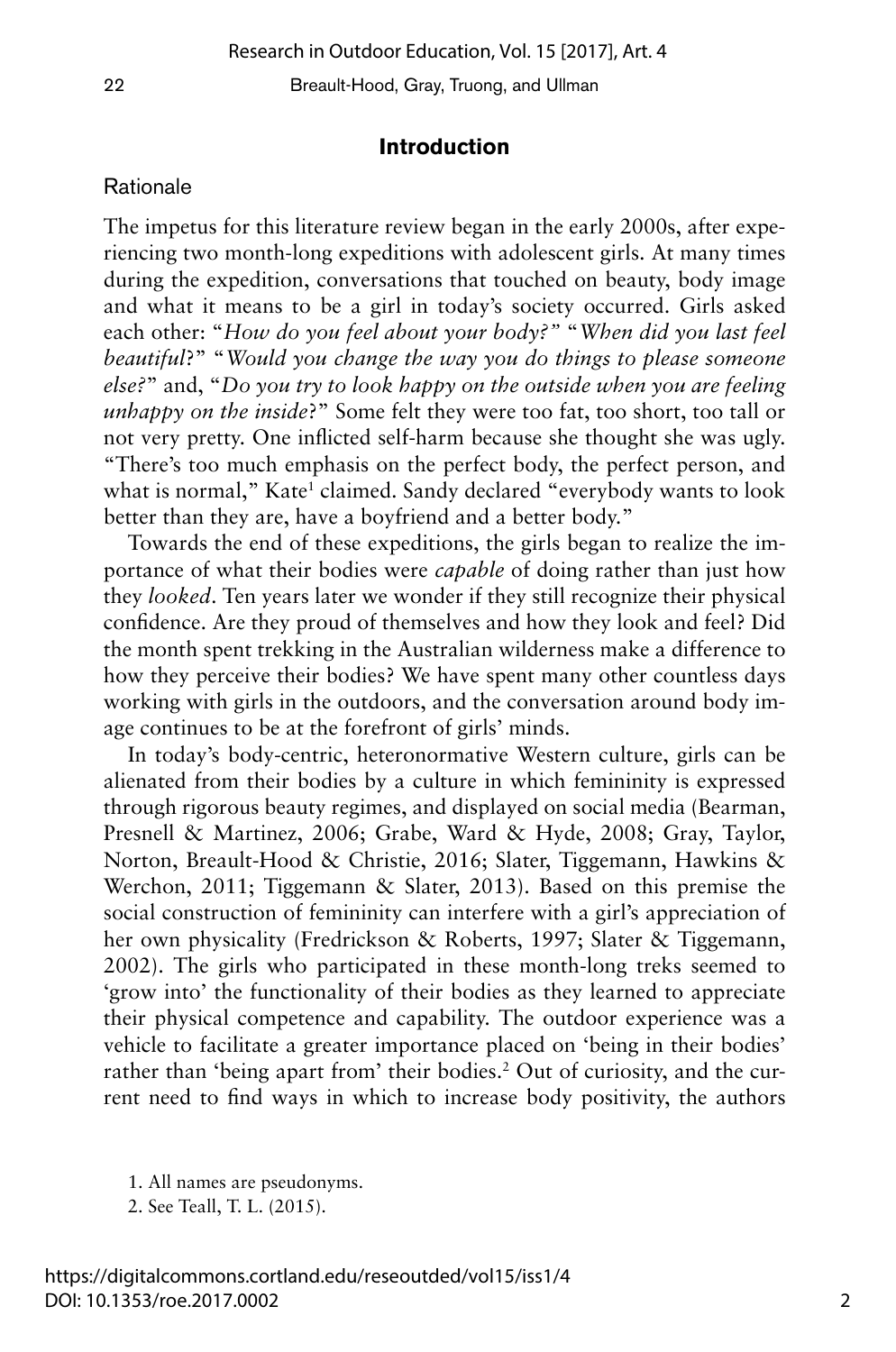sought to investigate past research examining the potential impact of outdoor experiences in supporting positive body image.

#### **Objectives**

The aim of this literature review is to chronicle body image research in women's and girls' outdoor education programs and to draw attention to the lack of research on the impact of outdoor education on girls' perceived body image. The literature review aims to specifically examine studies that report on the impact of participation in outdoor programs for both women and girls. This literature review serves to highlight gaps in the research linking outdoor education and its benefits for women and girls, particularly within the scope of body image and body positivity, identifying potential key areas for future inquiry in this field.

#### **Method**

The Preferred Reporting Items for Systematic reviews and Meta-Analyses (PRISMA) statement (Moher, Liberati, Tetzlaff, & Altman, 2009) guided the conduct and reporting of this review. A systematic search through the search engine Google Scholar and the ProQuest Central database was conducted. Search strategies using combinations of the following key words were developed: (outdoor education OR outdoor recreation) AND (female OR woman OR girl OR adolescent) AND (benefits OR impacts) AND (body image). We began the literature review using a "wide-angle lens" approach in visiting the past thirty years of research into women's experiences. The lens was then narrowed to focus specifically on research related to girls, then further refined to investigate any research pertaining to outdoor education and body image. In the first stage of the literature search, titles and abstracts of articles were checked for relevance and additional texts known to the authors were assessed for possible inclusion. In the second stage, full-text articles were retrieved and considered for inclusion. In the final stage, the reference lists of retrieved full-text articles were searched for relevance to the purpose of this review. Published articles in peer reviewed journals, conference abstracts, dissertations, and theses were included in the main search.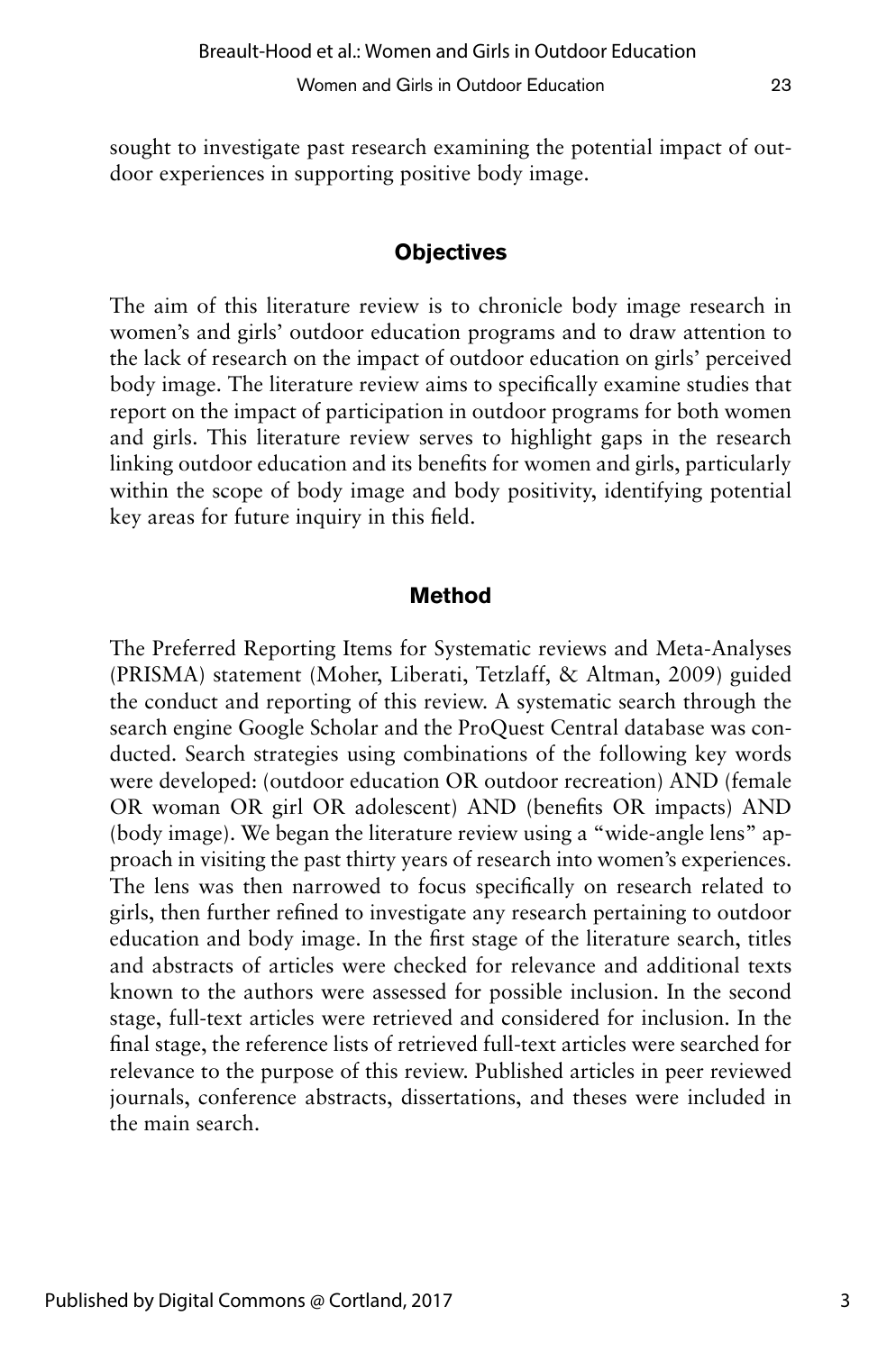#### **Criteria for Inclusion and Exclusion**

We independently assessed the eligibility of the studies for inclusion using the following broad criteria: a) reference to benefits and impacts of outdoor education on women; b) reference to benefits and impacts of outdoor education on girls and c) research on the impacts of outdoor education on women and/or girls' body image.

Outdoor education has been defined in a variety of ways throughout its history (Donaldson and Donaldson, 1958; Ford, 1981; Hammerman, Hammerman, & Hammerman, 2001; Priest, 1986). At times used synonymously with 'adventure education', 'outdoor learning', 'adventure therapy', 'environmental education', 'wilderness education' and 'adventure tourism', outdoor education is often simply defined as "education in, about, and for the out of doors" (Donaldson & Donaldson, 1958, p. 63). Hammerman et al. (2001) have stated that outdoor education is "education which takes place in the outdoors" (p. 5). Priest (1986) writes "outdoor education is an experiential process of learning by doing, which takes place primarily through exposure to the out-of-doors. In outdoor education the emphasis for the subject of learning is placed on relationships, relationships concerning people and natural resources" (p. 13). Gray (1997) wrote "the underlying aim of outdoor education was originally (and continues to be), the personal and social development of the whole person in a balanced and integrated fashion" (p. 19). As such, we chose to conduct this research using the words outdoor education in this literature review. Exclusions include references to wilderness therapy and troubled youth and youth at risk in order to separate the strand of adventure therapy from outdoor education.

It is critical to acknowledge a working definition of "women" given the often taken-for-granted entanglement of sex and gender in this research space. We consider "women" to be an inclusive term—one that includes both individuals biologically born as women and who self-identify their gender as female, as well as transgender, gender fluid and gender creative/ expansive individuals who have, at any point, self-identified as women. The authors take a social constructionist position, disentangling gender from biological sex, and viewing gender as a social process, learned through culture and culturally specific (Kehily, 2002). These considerations are particularly critical for the field of outdoor education with children and adolescents, whose definitions of gender are increasingly less binary and more fluid and inclusive (Ullman, 2017). The literature reported in this review presents a (now) outdated conceptualization of "women" as cisgender; not a single article found presents the option of a transgender, or gender non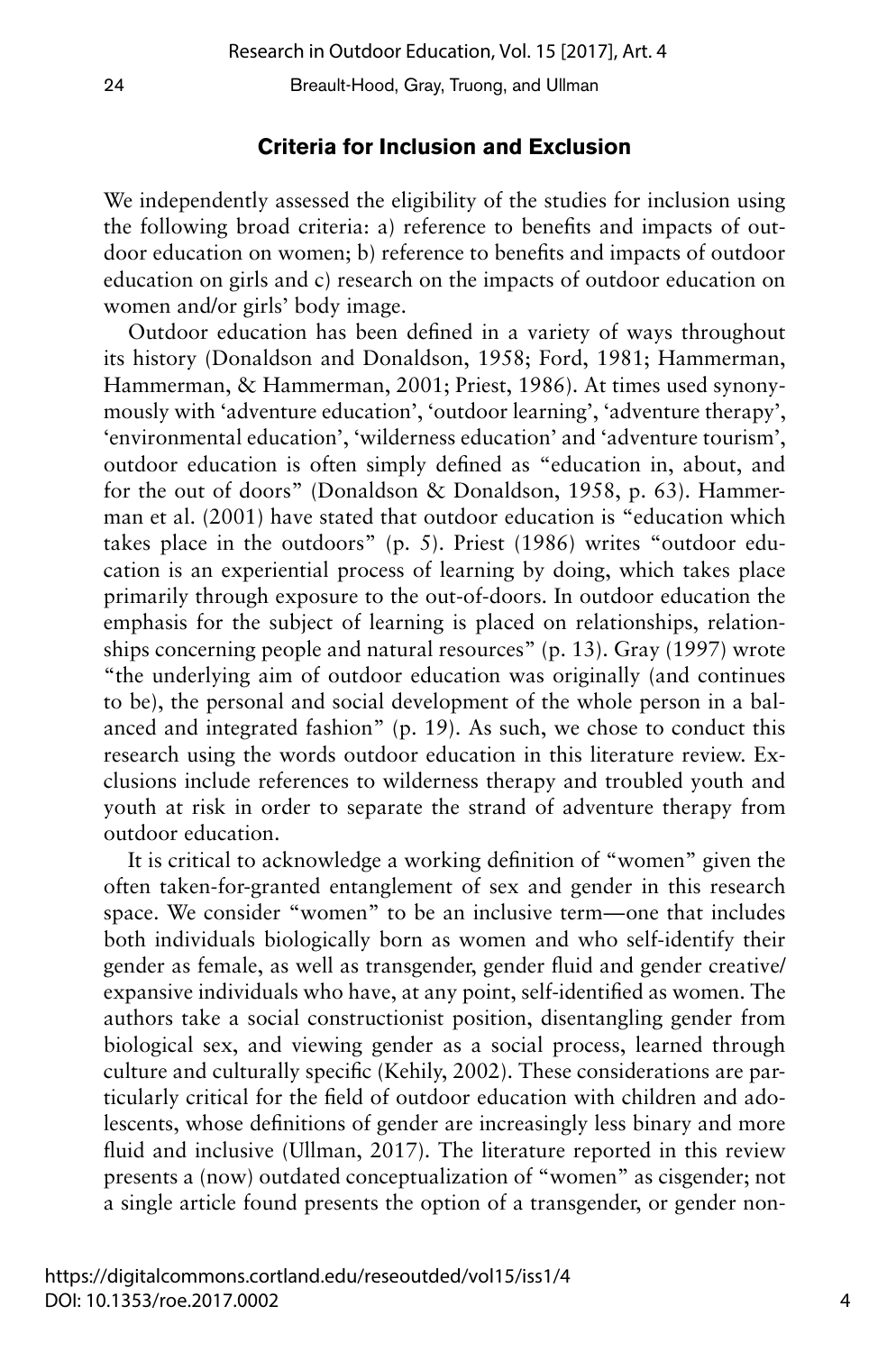conforming identity, to their participants. While the oversights of the past cannot be corrected, we hope that, moving forward, the term "women" will continue to receive attention and debate in the field, expanding to include all individuals who identify with this gender identity. Thus, from this point forward, where we refer to "women", we refer to this term as defined in the literature which we have reviewed: cisgender women.

#### **Results**

Setting the Scene: Women in the Outdoors 1980–2000

In the early 1980s, Miranda and Yerkes (1982) called for more extensive qualitative research methods to be employed in order to provide empirical support for women's specific outdoor programming. What followed, by a small number of academics, was trailblazing research on women's experiences in the outdoors. The majority of emerging research during this period was from North America, although the United Kingdom, New Zealand and Australia also contributed to the body of literature. The primarily qualitative research, conducted in the late 1980s, and into the next decade laid the foundation for further qualitative and subsequent quantitative research, with a focus on women's experiences in the outdoors.

Leading the field were academics in leisure studies, parks and recreation, and environmental and outdoor education. Roberts and Bialeschki (1995) published a review of literature on women in the outdoors, which concluded that most research, influenced by the 1982 call for action, by Miranda and Yerkes, focused on five primary topics: gender issues, effects on women, constraints and barriers, leadership and guiding, and all women's groups. Following this review, Karen Warren edited *Women's Voices in Experiential Education* (1996). The book curates the anecdotal and empirical contributions of practitioners and scholars in the foundational years through to the 1990s.

Shortly thereafter, Henderson and Roberts (1998) produced an integrative review of the research on girls and women in the outdoors to determine the gaps and suggest possible new directions. They looked at research that took place between 1976 and 1996. Their review suggested that leadership and participation in the outdoors were areas in which scholars highlighted the under-representation of women in the outdoors. Although the literature about girls and women was growing, much of it was from personal experience and perspective. Henderson and Roberts (1998) cautioned that "this dearth of empirical outlets is creating a breakdown in the development of theory" (p. 17), and suggested that research on women should be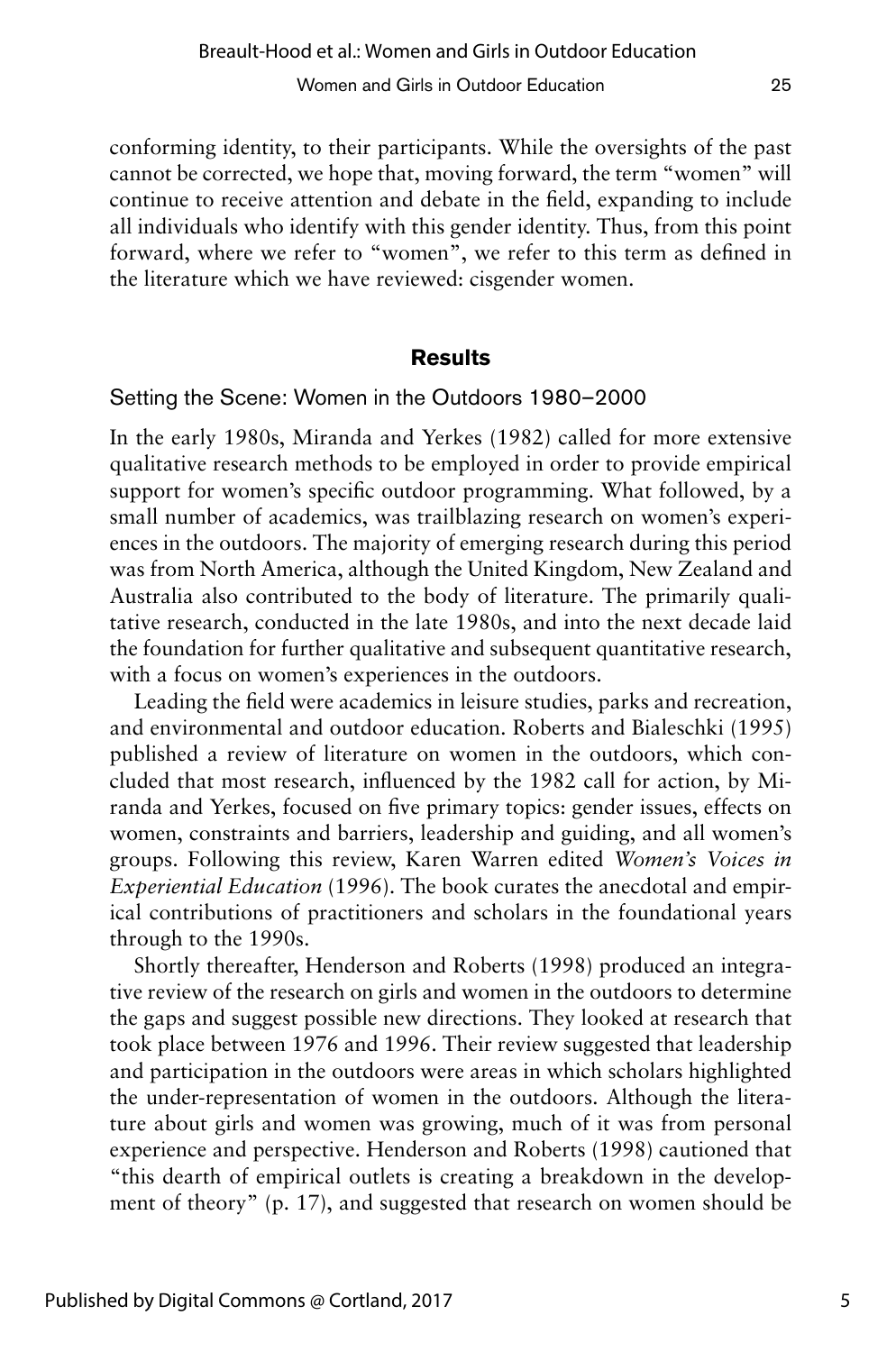| <i>Themes</i>                            | 1980–2000                                                                                                                                                      |  |
|------------------------------------------|----------------------------------------------------------------------------------------------------------------------------------------------------------------|--|
| Benefits/Effects/<br>Impacts/Motivations | Hornibrook, Brinkert, Parry, Seimens, Mitten & Priest,<br>1997; Loeffler, 1997; Mitten 1985; 1986; 1992, 1994;<br>Miranda & Yerkes, 1982; Nolan & Priest, 1993 |  |
| Body Image                               | Arnold, 1994; Kiewa, 1996; West-Smith, 1997                                                                                                                    |  |
| Career                                   | Bialeschki & Henderson, 1993; Loeffler, 1996                                                                                                                   |  |
| Constraints (to<br>participating)        | Henderson, Winn, & Roberts, 1996                                                                                                                               |  |
| Feminist theory/Feminism                 | Bell, 1996; Fullager & Hailstone, 1996; Henderson,<br>1996; Pohl, 1996                                                                                         |  |
| Gender                                   | Balka, 1995; Bell, 1997; Glotfelty, 1996; Henderson,<br>Winn, & Roberts, 1996; Humberstone, 1990, Knapp,<br>1995; Pate, 1997, Roberts, 1998                    |  |
| Leadership                               | Loeffler, 1996, 1997, 2000; Carter & Colyer, 1999                                                                                                              |  |
| Meanings                                 | Warren, 1985                                                                                                                                                   |  |
| Women Only Programs                      | McClintock, 1996; Mitten, 1985, 1986; Nolan &<br>Priest, 1993                                                                                                  |  |
| Spiritual Empowerment                    | Fredrickson & Anderson, 1999; Henderson, 1996b                                                                                                                 |  |

**Table 1**. Research on Women in Outdoor Education 1980– 2000

mainstreamed. Roberts (1998) produced a review of literature and research synthesizing the research prior to 1998.

Other literature published in this era (See Table 1) established research on the motivations and benefits of outdoor programs, career-ship, constraints to participating in the outdoors, finding meaning in the outdoors, body image empowerment and resilience, and general discussion on gender matters in the outdoors. The emergence of a feminist leadership style and a feminist framework for examining leadership in the outdoors was recognized (Carter & Colyer, 1999; Henderson & Roberts, 1998).

Research during this time continued to question the potential of the outdoors to function as a challenge to traditional female roles. Issues of growing empowerment were leading to more conversations about body image, ethics, participation patterns, cultural experiences and career development in the outdoors (Gray & Mitten, 2018a & b; Wright & Gray, 2013). One of the findings from Hornibrook, Brinkert, Parry, and Seimens (1997) suggested that women-only programs led to empowerment if they included the essential elements of cooperation, support, safety, non-competitiveness and inclusivity.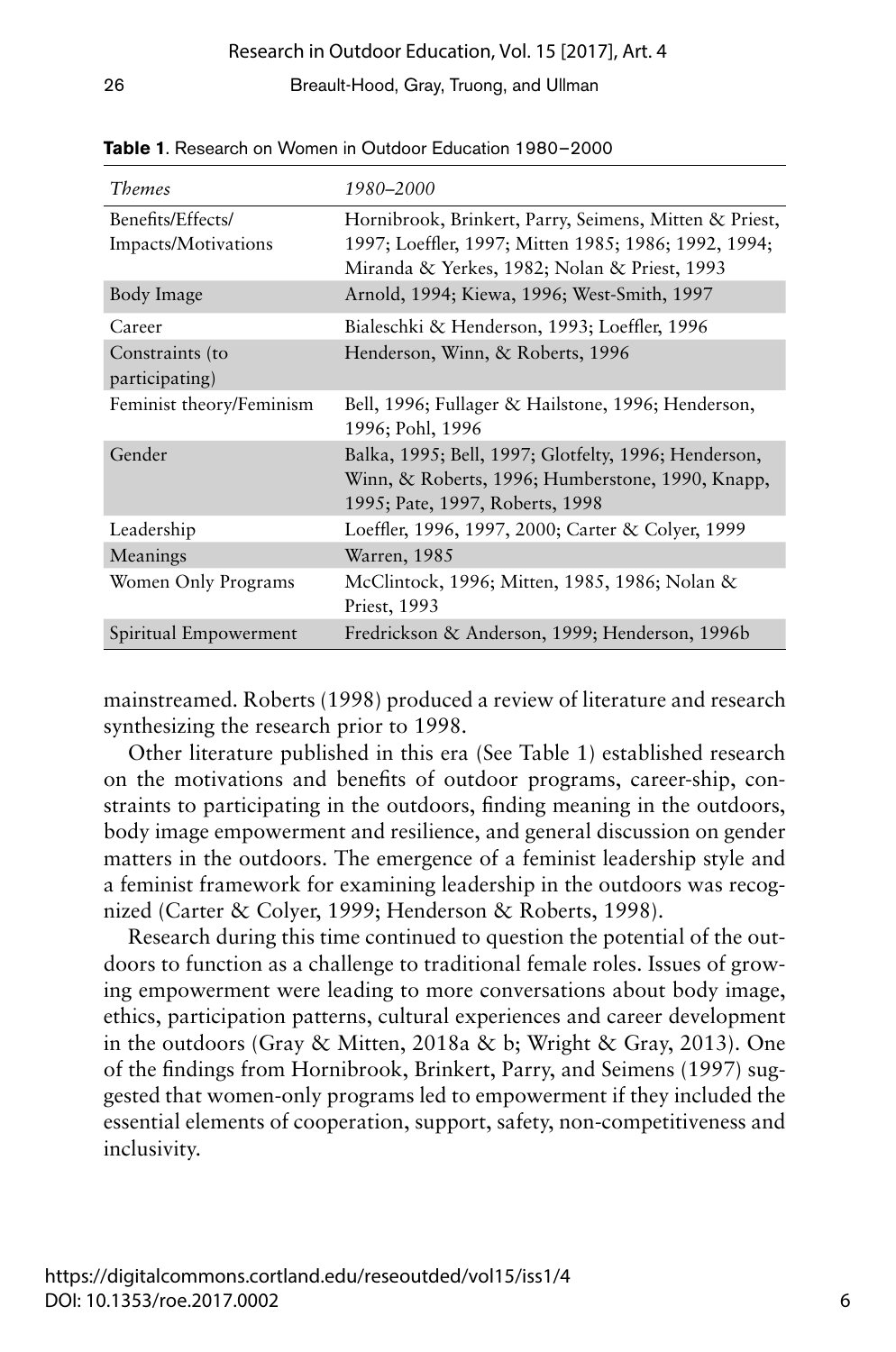#### **Moving Forward: Women in the Outdoors 2000—Present**

A more woman-centered approach to outdoor programs was solidified at the end of the 1990s; it focused on an ethic of care, cooperation, holistic leadership, safe and supportive environments and conscious choice (Gray, 2018; Gray, Mitten, Loeffler, Allen-Craig, & Carpenter, 2018; Loeffler, 1995, 1997; Mitten, 1985, 1986; Mitten, Gray, Loeffler, Allen-Craig & Carpenter, 2017). There were more women and girl-specific programs started in North America and the empirical research substantiating these programs grew (see Table 2).

Studies conducted during this time consistently report on the benefits and the positive outcomes of participation in all women's programs (Irish, 2006; Jones, 2007; Kluge, 2007; Leupp, 2007; Libby & Carruthers, 2013; McDermott, 2004; Massa, 2015). Women's programs have also been found to have positive outcomes on self-concepts (Foland, 2009; Johnsson, Hoppe, Mitten & D'Amore, 2013; Kiewa, 2000; Newbery, 2003, 2004; Mitten & D'Amore, 2017; West-Smith, 2000; and Woodruff, 2009). However, constraints continue to inhibit women's participation in the outdoors (Gray, 2016; Gray, Allen-Craig & Carpenter, 2017).

Gender issues continue to prevail in the field of outdoor education (Barnfield & Humberstone, 2008; Dooley, 2016; Haluza-Delay & Dyment, 2003; Henderson, 2009; Humberstone & Peterson, 2001; Irish, 2006; Libby & Carruthers, 2013; Loeffler, 2000; Lugg, 2003; Newbery 2003, 2004; and Gray, 2016). Although Libby and Carruthers' (2013) suggest that women develop autonomy through disengagement from traditional gender roles, connections with other women, competence through overcoming challenges and finding enjoyment, there still exists disparity in the outdoors. This disparity is confirmed by Gray (2016), who writes "Women in the outdoor profession still face gendered challenges such as being recognised and accessing the upper echelons of the academy" (p. 35). Similarly, Dooley (2016) suggests "there still exists a boy's club mentality that is difficult to ignore, and women still face challenges in their experiences because of their gender" (p. 23).

Researchers continue to find that outdoor experiences influence women's lives in a variety of ways. Issues around constraints that women face in the outdoors still remain (Jones, 2007; Shores, Scott, & Floyd, 2007) and the discussion about women as outdoor educators working in a male dominated field continues (Allin, 2004; Allin & Humberstone, 2006; Wright & Gray, 2013). For example, the current narrative in both social and print media on the representation of women in the outdoors is the discussion of inclusivity. Pick up a mainstream outdoor magazine, and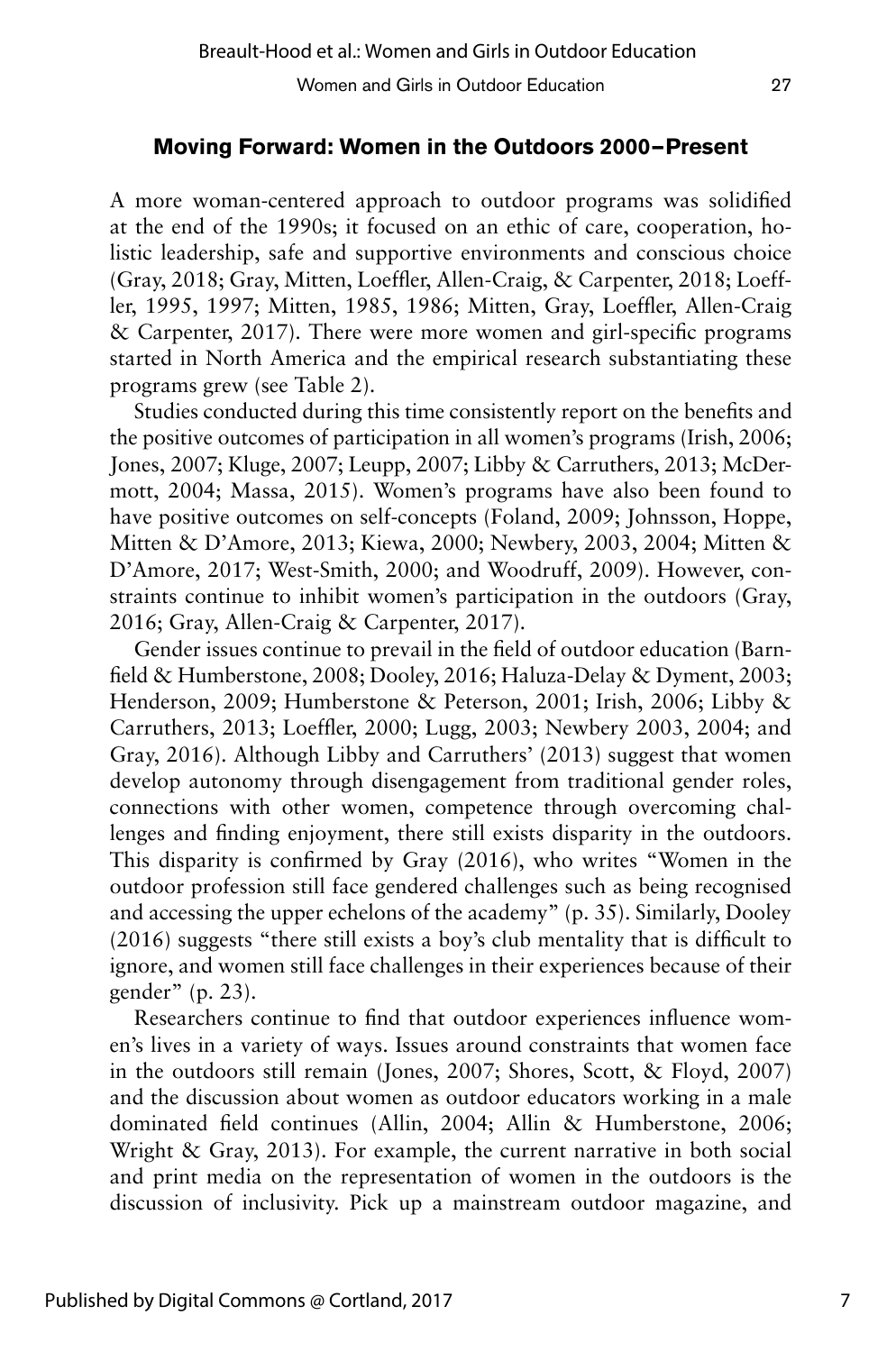| <b>Themes</b>                            | 2000-2018                                                                                                                                                                                                                                                                                                                                                                                                     |  |
|------------------------------------------|---------------------------------------------------------------------------------------------------------------------------------------------------------------------------------------------------------------------------------------------------------------------------------------------------------------------------------------------------------------------------------------------------------------|--|
| Benefits/Effects/<br>Impacts/Motivations | Gray & Mitten, 2018a & b; Irish, 2006; Jones, 2007; Kluge,<br>2007; Leupp, 2007; Libby & Carruthers, 2013; McDermott,<br>2004; Massa, 2015                                                                                                                                                                                                                                                                    |  |
| Body Image                               | Foland, 2009; Johnsson, Hoppe, Mitten & D'Amore, 2013;<br>Kiewa, 2000; Mitten & D'Amore, 2017; Newberry, 2003,<br>2004; West-Smith, 2000; Woodruff, 2009                                                                                                                                                                                                                                                      |  |
| Career                                   | Allin, 2004; Allin & Humberstone, 2006; Gray & Mitten,<br>2018a & b; Gray, Allen-Craig & Carpenter, 2016; Gray,<br>Allen-Craig & Carpenter, 2017; Gray & Mitten, 2018a & b;<br>Kiewa, 2018; Wright & Gray, 2013                                                                                                                                                                                               |  |
| Constraints (to<br>participating)        | Dingle & Kiewa, 2006; Little 2002b; Tsikalas, Martin &<br>Wright, 2015; Shores, Scott & Floyd, 2007; Warren &<br>Loeffler, 2006;                                                                                                                                                                                                                                                                              |  |
| Feminist theory<br>Feminism              | Gray, 2016; Gray & Mitten, 2018a & b; Pohl, Borrie &<br>Patterson, 2000; Mitten, 2018                                                                                                                                                                                                                                                                                                                         |  |
| Gender                                   | Barnfield & Humberstone, 2008; Denny, 2011; Gray, 2018;<br>Gray & Mitten, 2018, a & b; Gray, Mitten, Loeffler, Allen-<br>Craig, & Carpenter, 2018; Haluza-Delay & Dyment, 2003;<br>Henderson, 2009; Humberstone, 2000; Humberstone &<br>Pedersen, 2001; Irish, 2006; Leupp, 2007; Loeffler, 2000;<br>Lugg, 2003; Mitten, 2012; Mitten, Gray, Allen-Craig,<br>Loeffler & Carpenter, 2017; Newberry, 2003, 2004 |  |
| Leadership                               | Gray & Mitten, 2018a & b; Gray, Mitten, Loeffler, Allen-<br>Craig & Carpenter, 2016; Lugg, 2003; Mitten, Gray, Allen-<br>Craig, Loeffler & Carpenter, 2017; Warren, Risinger &<br>Loeffler, 2018; Wittmer, 2001                                                                                                                                                                                               |  |
| Meanings                                 | Boniface, 2006; Little, 2002a                                                                                                                                                                                                                                                                                                                                                                                 |  |
| Socio-Political                          | Cook, 2001, Finney, 2014                                                                                                                                                                                                                                                                                                                                                                                      |  |
| Spiritual<br>Empowerment                 | Massa, 2015                                                                                                                                                                                                                                                                                                                                                                                                   |  |

**Table 2.** Research on Women in Outdoor Education 2000– 2018

look closely at the representation of women. Do we see women of colour, immigrant woman, trans or genderqueer women? Big women? Do we see Indigenous women? As this narrative is in mainstream media, empirical research will likely follow and is much lacking in what we could find pertaining to this literature review. We found several references to "race" and colour (for instance, Rao & Robert, 2018) who along with Finney (2014), call out accessibility issues in the outdoors and explore the social relationship between race and the environment. Additionally, a re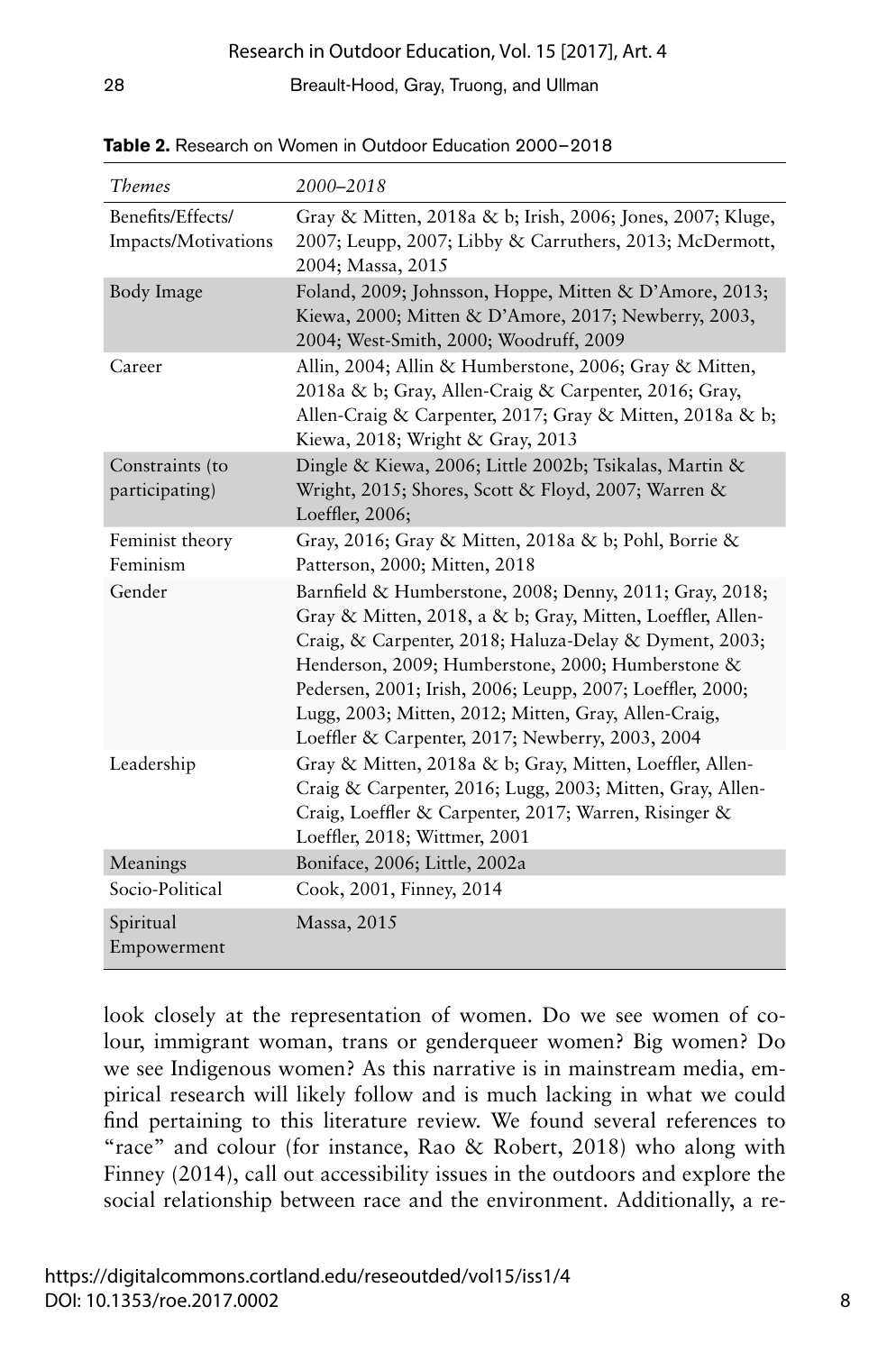cent publication continues the conversation about body image and women (Mitten & D'Amore, 2017).

The vast majority of the literature up until around the turn of the millennium focused primarily on women's experiences, leading to assumptions about the impact of such programs on girls. Only a few studies (both anecdotal and empirical) were conducted on recreational programs for girls (Henderson & Grant, 1998; Henderson & King, 1998) and even less research was conducted on girls' experiences in the outdoors (Culp, 1998; Gray, 1997; Humberstone & Lynch, 1991; Lynch, 1991b; Porter, 1996) (See Table 3). On an international scale, the research on women and girls was emanating primarily from North America with a growing group of scholars examining the field of outdoor education in the UK, Australia and New Zealand. The work of the researchers in this period laid the foundation for further empirical research on the benefits of outdoor education programming for women.

#### **Research on Girls in Outdoor Education**

Culp (1998) noted that "although it is reasonable to posit a high degree of similarity in experiences of adolescent girls and women, research on girls begins to illuminate useful distinctions between the two populations" (p. 359). Adolescence is a significant transitional period, whereby identities are developed, experimented with, and cemented (Brown & Gilligan, 1993; Lamb & Brown, 2007; Pipher 1995; Simmons 2002, 2009). Researchers of girl culture<sup>3</sup> note the difference in behaviours, values, and perceptions of adolescent girls from women (Hall, 2011; Hamilton, 2008; Jackson & Vares, 2013). These findings highlight the need for research addressing the specific needs, desires and experiences of adolescent girls.

Past studies that specifically investigate young women's outdoor participation have included the themes of body image and freedom from stereotypes, courage, leadership skills, physical activity, relationship building, resilience, self-concepts and long-term impacts (see Table 3). Gray's (1997) thesis on the impact of an extended stay outdoor education program demonstrated that "The females articulated a freedom from the genderimposed roles, in particular, those which were the strongholds of a male domain for instance physical prowess and assertiveness" (p. 240). Whitting-

<sup>3.</sup> Mitchell, C., & Reid-Walsh, J. (2008). *Girl culture: An encyclopedia*. Westport, Conn: Greenwood Press.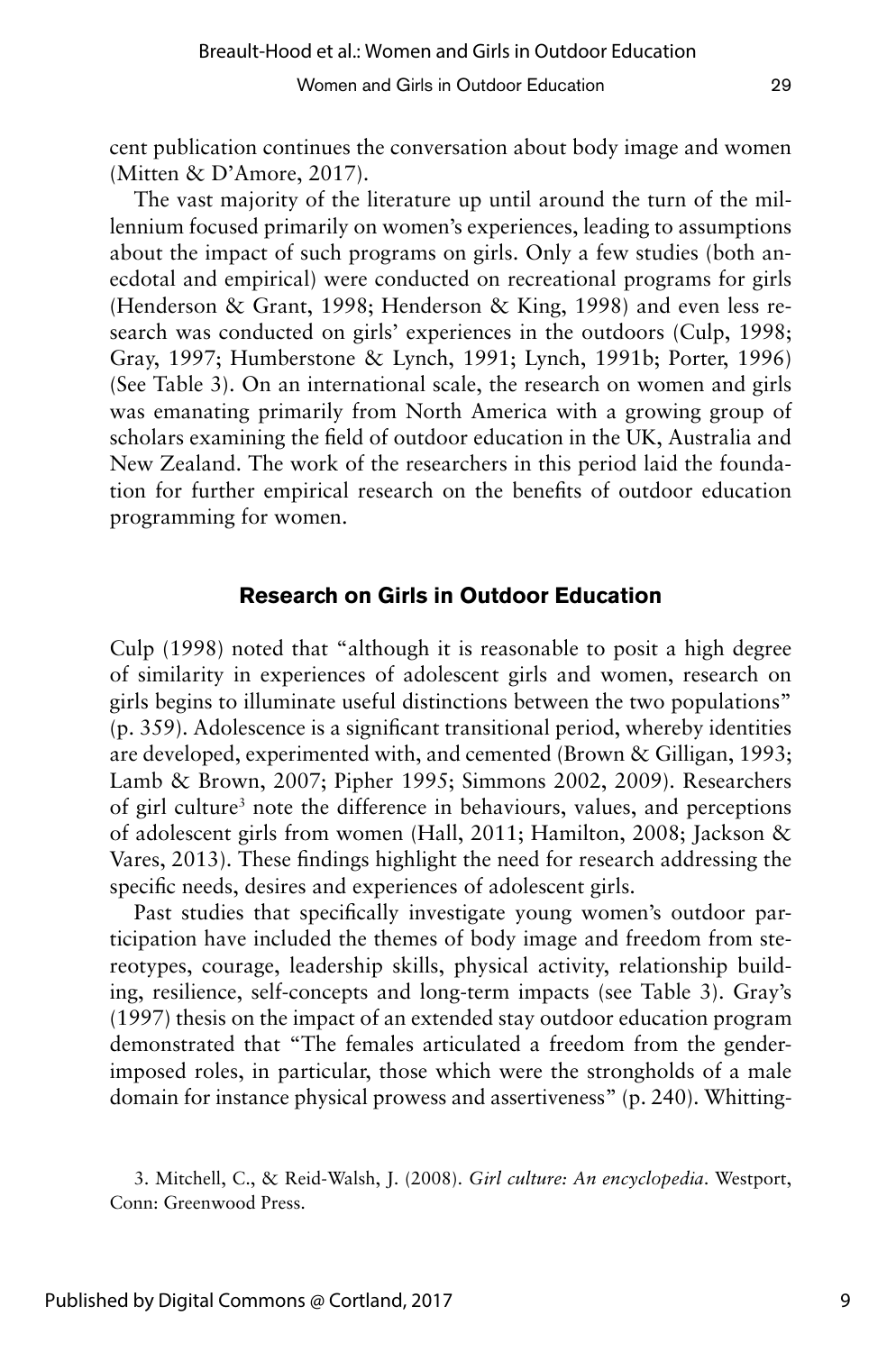ton (2006) suggested that girls challenged constructions of femininity after a wilderness experience. Others have suggested positive outcomes including increased self-sufficiency, a greater connection with others, and increased technical capability (Allen-Craig & Hartley, 2012; Pohl, Borrie, & Patterson, 2000; Whittington, 2006).

While qualitative evidence exists on how these experiences impact girls' notions of femininity, challenge gender stereotypes and question body image, quantitative evidence is less apparent in the research (Breault-Hood, Gray, Truong, & Ullman, 2016). McKenney, Budbill, and Roberts (2008) conclude that there remains a need for more empirical research on the benefits of girls' outdoor programs. Although results in the studies reviewed above have indicated an array of benefits for adolescent girls, few studies have focused on the influence of outdoor programs on body image specifically.

#### **Body Image and Outdoor Education**

The previous chronological review was intended to situate the reader within the broader field of research on women's and girls' experiences in the outdoors. We acknowledge important work in related areas such as queer pedagogy in outdoor education, fat pedagogy, and feminist outdoor education, to name a few, has emerged over the years; however, is beyond the scope of this review. Generally, trends over the past thirty years demonstrate the ongoing research into constraints of participating in the outdoors, the benefits and impacts of outdoor education programs particularly relating to self-concepts, the complexity of gender issues in the outdoors and finally discussion on the advantages of 'girls-only' programs. Anecdotal evidence exists that there are positive outcomes on how girls think and feel about their bodies during and after an outdoor experience. Thus, this literature review sits within a larger research study examining the benefits of outdoor education on girls' body image.

Although early researchers conceptualized body image as a onedimensional construct, it is now considered to be, and is measured as, a multi-dimensional construct including the dimensions of perception, thought and feeling (Blood, 2004; Bordo, 2003; Cash & Smolak, 2011; Grogan, 2008; Russell, Cameron, Socha, & McNinch, 2014; Wright & Leahy, 2016). Cash and Smolak (2011) suggest that "body image transcends a singular experience" (p. 10) and can be defined and contextualized in multiple ways. Grogan (2008) defined body image as "a person's perceptions, thoughts and feelings about his or her body" (p. 3). These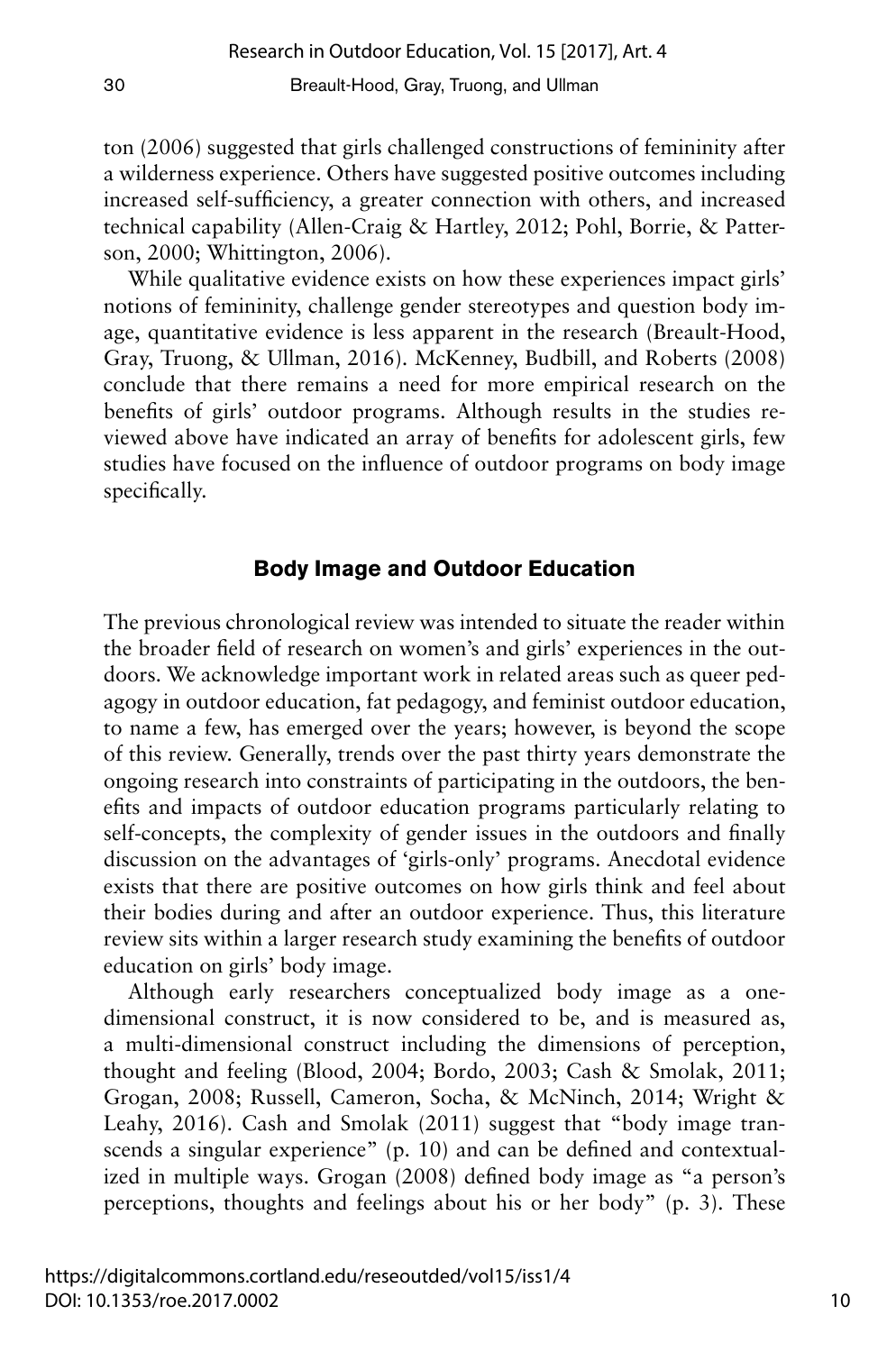### Women and Girls in Outdoor Education 31

| <b>Themes</b>                                          | 1980–2000                                                                                                                                                       | 2000–2018                                                                                                                                                                                                                                                               |
|--------------------------------------------------------|-----------------------------------------------------------------------------------------------------------------------------------------------------------------|-------------------------------------------------------------------------------------------------------------------------------------------------------------------------------------------------------------------------------------------------------------------------|
| Body Image,<br>Social<br>Construction of<br>Femininity | Gray, 1997                                                                                                                                                      | Barr-Wilson, 2012; Breault-Hood,<br>Gray, Truong, & Ullman, 2016;<br>Budbill, 2008; DeBate & Thompson,<br>2005; Edwards-Leeper, 2003; Gray<br>& Mitten, 2018a & b; Whittington,<br>2006; Whittington & Budbill, 2013;<br>Whittington, Mack, Budbill &<br>McKenney, 2011 |
| Courage                                                | Porter, 1996; McKenney,<br>1996                                                                                                                                 | Whittington & Mack, 2010;<br>Whittington & Budbill, 2013                                                                                                                                                                                                                |
| Leadership                                             | Jordan, 1992                                                                                                                                                    | Whittington, 2006; Whittington,<br>2011; Dooley, 2016                                                                                                                                                                                                                   |
| Long-Term<br>Benefits/Effects/<br>Impacts              | Gray, 1997; Wang, Liu &<br>Kahlid, 2006                                                                                                                         | Allen-Craig & Hartley, 2012;<br>Galeotti, 2015; Gray, 2017;<br>Massa, 2015; Whittington, 2011;<br>Whittington, Aspelmeier, & Budbill,<br>2015                                                                                                                           |
| Rationale                                              | Culp, 1998; Henderson<br>& King, 1998;<br>Henderson & Grant,<br>1998; Holzworth, 1992;<br>Lynch, 1991a, 1991b;<br>McKenney, 1996; Mitten,<br>1992; Walton, 1995 | McKenney, Budbill, & Roberts, 2008;<br>McNatty, 2014                                                                                                                                                                                                                    |
| Relationships                                          | Culp, 1998; Pohl, Borrie<br>and Patterson, 2000                                                                                                                 | Allen-Craig and Hartley, 2012; Barr-<br>Wilson, 2012; Denny, 2011; Hurtes,<br>2002; Sammett, 2010; Whittington,<br>2006; Whittington & Budbill, 2013;<br>Whittington, Aspelmeier, & Budbill,<br>2015; Whittington, Mack, Budbill, &<br>McKenney, 2011                   |
| Resilience                                             |                                                                                                                                                                 | Whittington, Aspelmeier, & Budbill,<br>2015; Whittington & Budbill, 2013                                                                                                                                                                                                |
| Self-Constructs                                        | Culp, 1998; Gubitz &<br>Kutcher, 1999                                                                                                                           | DeBate & Thompson, 2005; Galeotti,<br>2015; Leupp, 2007; McGowan, 2016;<br>Massa, 2015; Whittington & Budbill,<br>2013; Whittington & Mack, 2010;<br>McNatty, 2014                                                                                                      |

Table 3. Research on Girls in Outdoor Education 1980-2018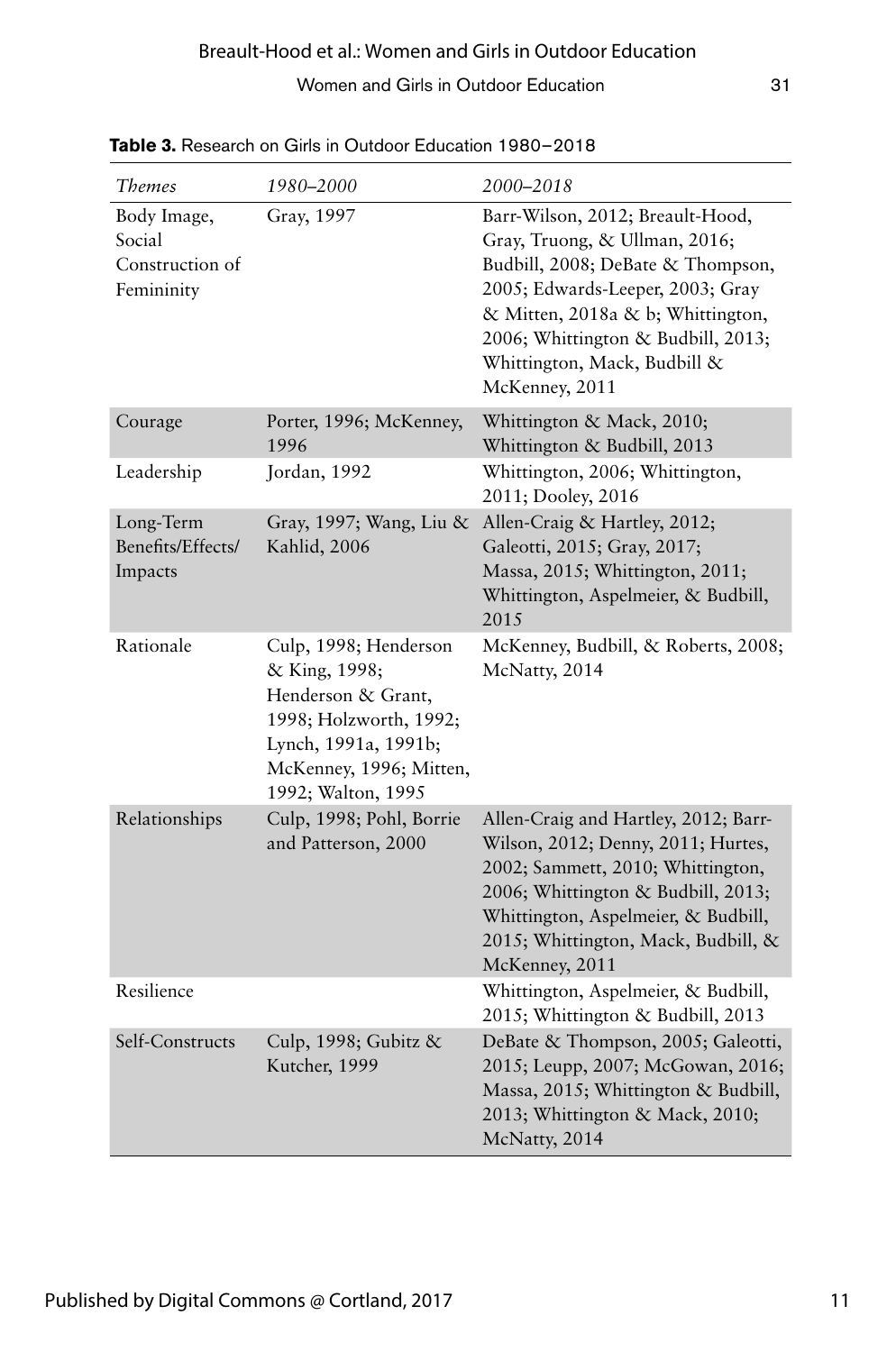definitions call attention to the multi-dimensional nature of body image, including perception, thought and feelings. The common characteristics of these definitions encompass how you see your body, how you feel about your body, and how you think about your body.

Earlier work on body image includes positive results in expanding selfimage (Mitten, 1992), re-evaluating norms for the female body (Arnold, 1994) and increased capacity in their bodies (Kiewa, 1996, 2000). Later, Foland (2009) and Woodruff (2009) demonstrated that women had increased body satisfaction after an outdoor experience. Woodruff's study showed that "as the value on the significance of the body's capabilities develop, consciousness and appreciation of the body amplifies, and selfperceptions of physical attractiveness increase" (p. 2). West-Smith (2000) claims that an outdoor experience can provide a shift in focus from how one's body looks, to a focus on what one's body can do. The results of their work support that psychosocial variables may influence body image and adds to the growing data about the influence of outdoor activity on women's body image. A growing body of research shows that women who participate in outdoor activities are more likely to realize their body's strength and capabilities and maintain a more positive body image (Johnsson, Hoppe, Mitten & D'Amore, 2013; McDermott, 2004; West-Smith, 2000; Woodruff, 2009). These researchers have explored first and foremost, the experience of women. For adolescent girls, who are navigating the transition from girlhood to womanhood, where they are increasingly bound by gender roles and experience intense social pressure to conform, outdoor programs may provide opportunities to provide a shift in focus from how one's body looks, to what one's body can do.

Our review identified only five studies that specifically attempt to investigate the implications of outdoor programs on girls' body image. These studies, listed chronologically, include: Edwards-Leeper, 2004; Budbill, 2008; Parsons, 2010; Barr-Wilson, 2012; and Galeotti, 2015. Consistent in each study is working with adolescent girls in North America and a feminist approach and perspective.

A phenomenological approach was used in three out of the five studies with researchers sharing the belief that studying the lived experiences of their research subjects creates the theoretical foundation of their study. Studies used both quantitative (Edwards-Leeper, 2004, Budbill, 2008, Barr-Wilson, 2012, Galeotti, 2015), qualitative (Parsons, 2010) or a mixed methods approach (Edwards-Leeper, 2004, Budbill, 2008, Barr-Wilson, 2012, Galeotti, 2015). Instrumentation varied across the studies with researchers developing their own quantitative and qualitative tools for measuring the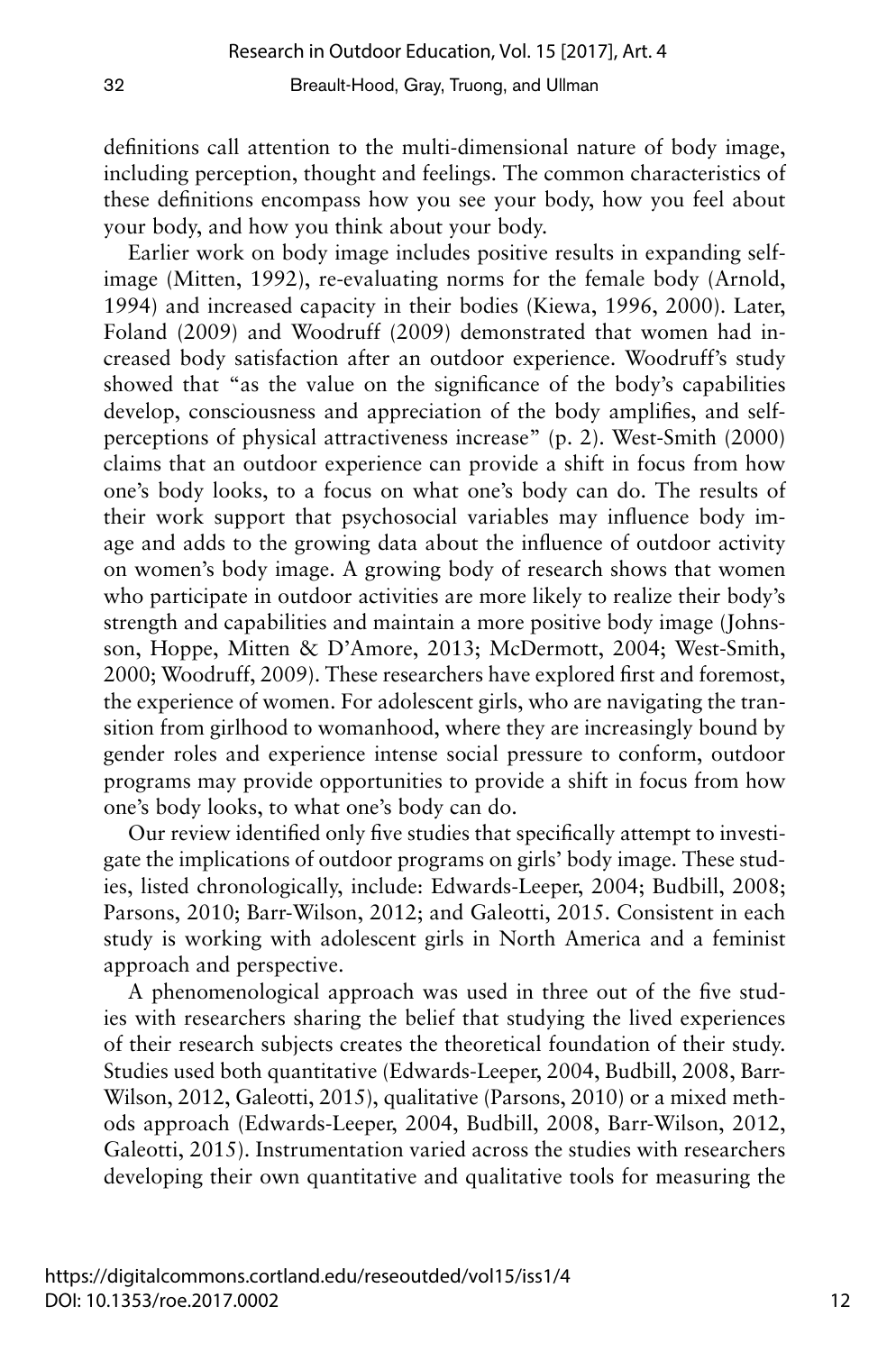impact of the program on girls' body image. The timing of the studies varied with only one study using a pre, post and follow up survey (Edwards-Leeper, 2004). Three were retrospective in approach (Barr-Wilson, 2012; Galeotti, 2015; Parsons, 2010) and one study used a pre-test and post-test program design (Budbill, 2008).

Findings in Edwards-Leepers' (2004) study suggested that there was some change in acceptance of their bodies, but reasons were unclear. Quantitative results revealed that the participants experienced greater acceptance of their bodies after participating in a two-week canoe expedition compared to girls in other summer programs. A moderate change in positive body image over a five-day mountain bike program was noted in Budbill's (2008) study. Although findings indicated that participants showed a shift from body as object, to subject, results on feelings about the participant's appearance were moderate (i.e., 33% of participants reported feeling more confident about their bodies, compared to 60 to 100% of participants supporting other program objectives). Budbill's study showed 90% of those girls who felt more confident about their bodies also said this was because they realized they did not need to be thin to be good at things and to be happy (p. 79). In Parson's (2010) retrospective study one subject described her transformational experience from before the four-week long program to after: "I just feel so comfortable with my body and it doesn't even cross my mind ever when doing anything. So it's just like a concern that has gone away and one stress that I don't ever have to stress about" (p. 9). In Barr-Wilson's (2012) study all alumnae attributed their course with positively influencing body image during and immediately after their course (*n*=13) (p. 80). Almost all alumnae claimed that their positive body image at the time of the study was due to participation on a course (*n*=9). Galeotti's recent study identified 30.8% of girls said the running program"helped me like my body" (2015).

Collectively, research supports that participation in an outdoor education program has a positive influence on body image. These research studies suggest a need to investigate further with more empirical evidence, the potential positive benefits of outdoor programs on how girls think about themselves so that they can navigate society with strength and resilience and a strong sense of self.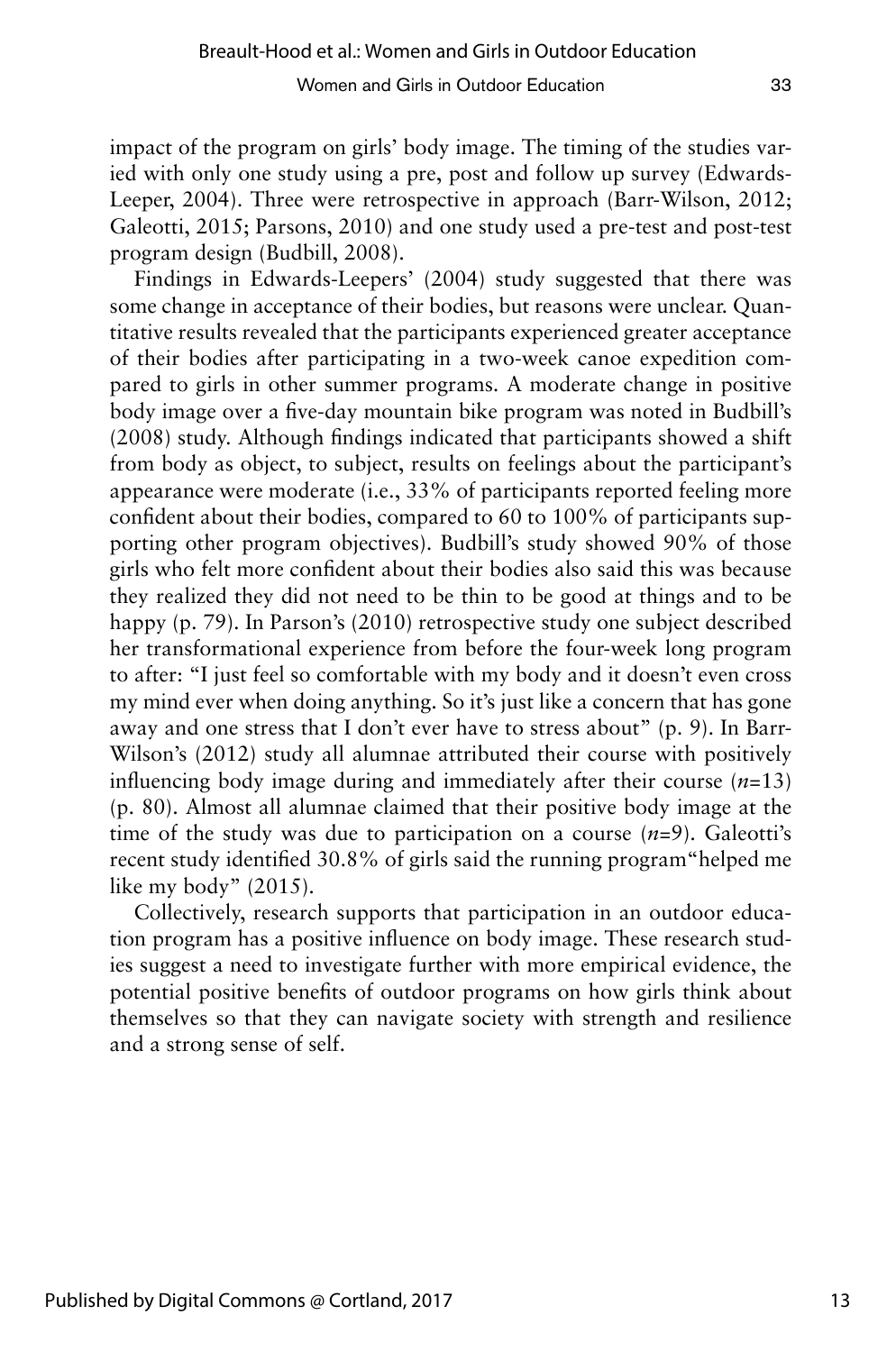#### **Conclusion**

Working with girls in outdoor programs in Australia has prompted an exploration into the relationship between the outdoors and body image. Our past experience suggests that girls who participate in outdoor programs seem to recognize that 'body' is much greater than 'image.' These observations led to the impetus for this literature review, as well as a broader study on the impact of outdoor education on girls' body image. Positive body image is thinking about the way you physically feel and what your body can do–not just the way you look (West-Smith, 1997; Mitten & D'Amore, 2017; Mitten & Woodruff, 2010). With only five studies demonstrating a link between outdoor education and positive body image for adolescent girls, there is scope for more empirical research to add to strengthen the field. The current body of literature is limited in terms of geographic scale, socioeconomic and cultural representation, participant numbers and a standardized method of measuring the impact of the outdoors on girls' body image.

The past thirty years of research into the experiences of women and girls in the outdoors has been rich and varied. By retracing the ebbs and flows of research over the past thirty years, our systematic review on both women's and girls' experiences in the outdoors has helped fortify the scholarly work of researchers in the field. Our scan of the field highlights the shortage of robust scholarly work undertaken in the area of body image and outdoor education. There remains much room for further empirical research to strengthen the value of outdoor education, through a wide range of theoretical frameworks and methodological approaches. In particular, quantitative measures are essential to strengthen the case of positive outcomes for women and girls who participate on outdoor education programs. This literature review serves to inform further research that will include pre, post and follow up research on the impact of outdoor education on body image on girls, using both a quantitative and qualitative approach.

#### **References**

- Allen-Craig, S., & Hartley, C. (2012). Exploring the long-term effects for young women involved in an outdoor education program. *Journal of Outdoor Recreation, Education, and Leadership, 4*(2), 88–91.
- Allin, L. (2004). Climbing Mount Everest: Women, career and family in outdoor education. *Australian Journal of Outdoor Education, 8*(2), 64.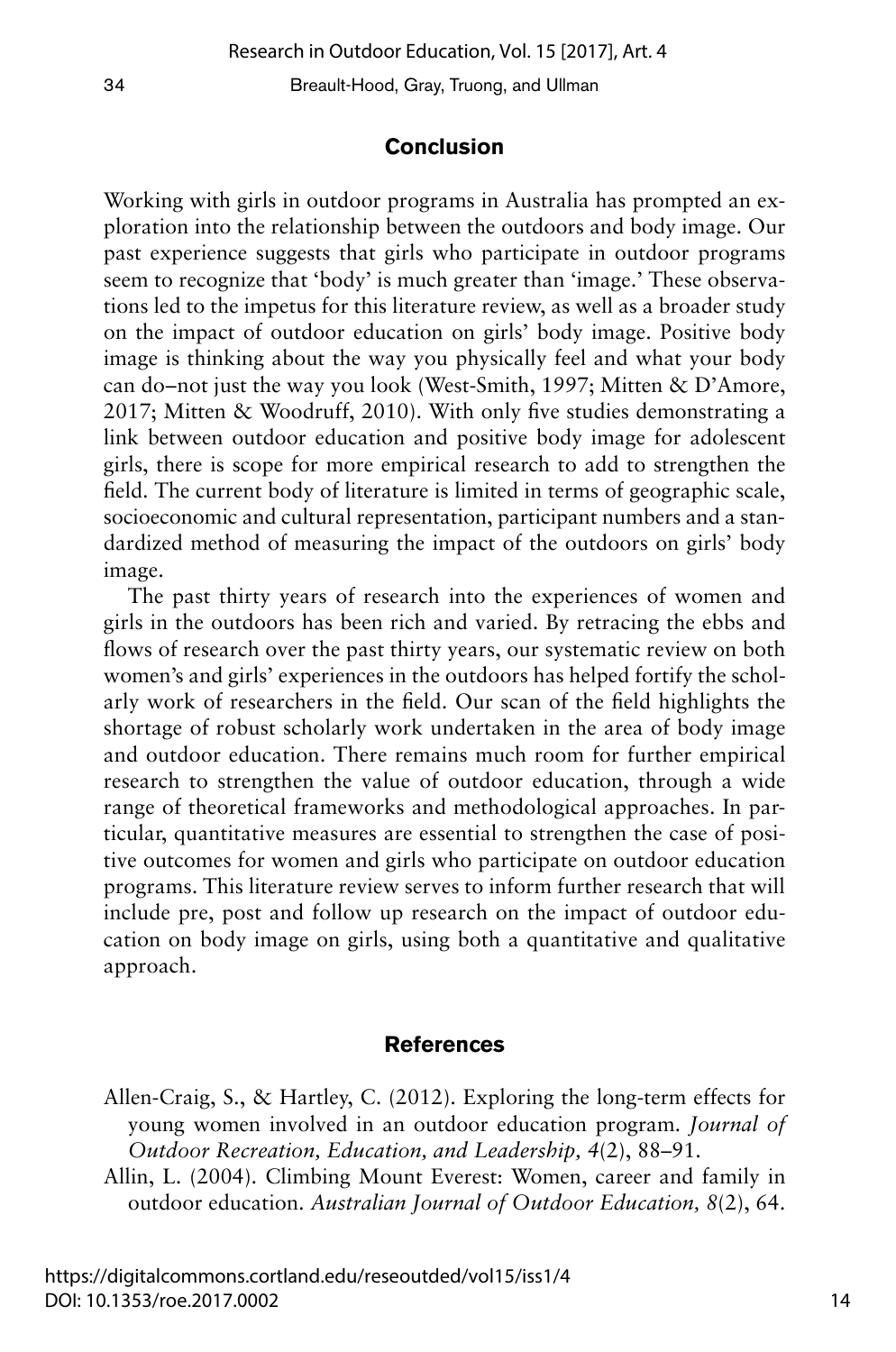- Allin, L., & Humberstone, B. (2006). Exploring careership in outdoor education and the lives of women outdoor educators. *Sport, Education and Society*, *11*(2), 135–153.
- Arnold, S. C. (1994). Transforming body image through women's wilderness experiences. In E. Cole, E. Erdman, & E. D. Rothblum (Eds.), *Wilderness therapy for women: The power of adventure (pp. 43–54). New* York, NY: Hawthorne Press.
- Balka, E. (1995). Risk recreation, gender, technology and empowerment reflections of life on the rocks. *Canadian Woman Studies*, *15*(4), 42.
- Barnfield, D. & Humberstone, B. (2008). Speaking out: Perspectives of gay and lesbian practitioners in outdoor education in the UK. *Journal of Adventure Education and Outdoor Learning. 8*(1), 31–42.
- Barr-Wilson, S. K. (2012). *Adolescent girls and body image: Influence of an outdoor adventure programme on healthy living.* San Francisco State University, CA.
- Bearman, S. K., Presnell, K., Martinez, E., & Stice, E. (2006). The skinny on body dissatisfaction: A longitudinal study of adolescent girls and boys. *Journal of Youth and Adolescence*, *35*(2), 217–229.
- Bell, M. (1996). Feminists challenging assumptions about outdoor leadership. In K. Warren (Ed.) *Women's Voices in Experiential Education*  (pp.141–156). Dubuque, IA: Kendall/Hunt.
- Bell, M. (1997). Gendered experience: Social theory and experiential practice. *Journal of Experiential Education, 20*(3), 143–151.
- Bialeschki, M.D., & Henderson, K.A. (1993). Expanding outdoor opportunities for women. *Parks & Recreation*, *28*(8), 36–40.
- Blood, S. K. (2004). *Body work: The social construction of women's body image*. London: Routledge.
- Boniface, M. (2006). The meaning of adventurous activities for 'women in the outdoors'. *Journal of Adventure Education & Outdoor Learning, 6*(1), 9–24.
- Bordo, S. (2003). *Unbearable weight: Feminism, western culture, and the body*. Berkeley, CA: University of California Press.
- Breault-Hood, J., Gray, T., Truong, S., & Ullman, J. (2016). The impact of outdoor education on the body image and self-efficacy of adolescent girls. In *Book of Abstracts: 7th International Outdoor Education Research Conference*, Unama'ki/Cape Breton Island, Nova Scotia, Canada, July  $4-8$ th,  $2016$  (p. 143).
- Brown, L. M., & Gilligan, C. (1993). Meeting at the crossroads: Women's psychology and girls' development. *Feminism & Psychology, 3*(1), 11–35.
- Budbill, N. W. (2008). *Dirt divas: An examination of an outdoor adventure*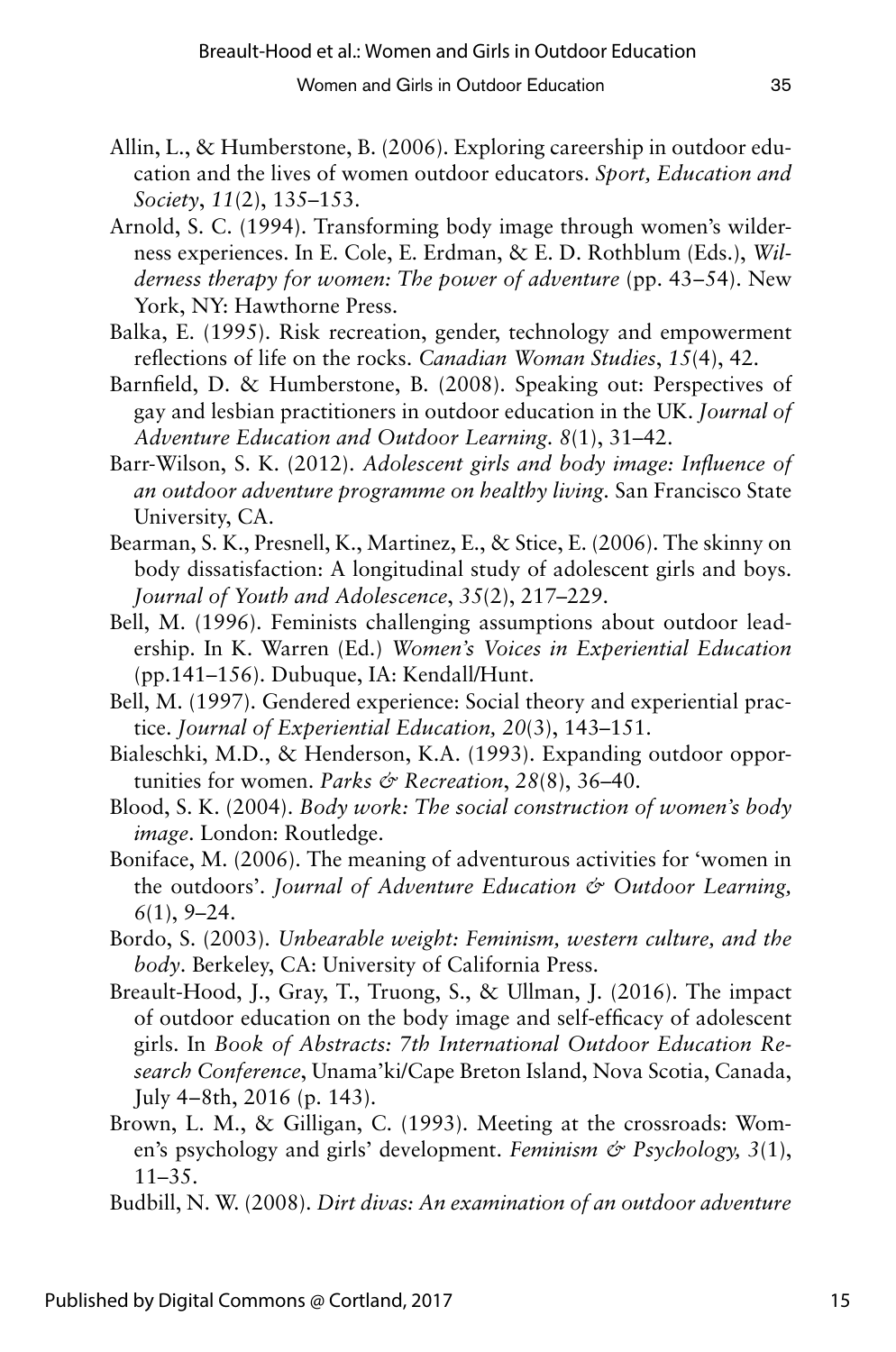*programme's impact on the development of adolescent girls*. Retrieved from: http://media.proquest.com/media/pq/classic/doc/1594479971/fmt /ai/rep/NPDF?\_s=lAuL3h136Q3U6xYPUML%2FLwHU%2Bcw%3D

- Carter, M., & Colyer, S. (1999). Feminising the outdoors: Women and adventure recreation leadership. *Annals of Leisure Research*, *2*(1), 73–86. DOI: 10.1080/11745398.1999.10600873
- Cash, T. F., & Smolak, L. (Eds.). (2011). *Body image: A handbook of science, practice, and prevention*. New York: Guilford Press.
- Cook, L. (2001). Differential social and political influences on girls and boys through education out of doors in the United Kingdom. *Journal of Adventure Education and Outdoor Learning, 1*(2), 43–51.
- Culp, R. (1998). Adolescent girls and outdoor recreation: A case study examining constraints and effective programming. *Journal of Leisure Research, 30*(3), 356–379.
- D'Amore, C., & Mitten, D. (2014, January). Relationship between outdoor experience and body image in female college students. Paper presented at the *Coalition for Education in the Outdoors Twelfth Biennial Research Symposium* (pp. 38–40). Retrieved from http://www2.cortland.edu/dot Asset/d447c0c5-0bb4-4f4c-a1e7-47a7c4247043.pdf
- DeBate, R. D., & Thompson, S. H. (2005). Girls on the run: Improvements in self-esteem, body size satisfaction and eating attitudes/behaviors. *Eating Weight Disorders, 10*: 25–32.
- Denny, K. E. (2011). Gender in context, content, and approach comparing gender messages in Girl Scout and Boy Scout Handbooks. *Gender & Society, 25*(1), 27–47.
- Dingle, P., & Kiewa, J. (2006). Links between kayaking, fear, confidence and competence: Factors affecting women's participation in paddling in a tertiary outdoor education course. *Australian Journal of Outdoor Education, 10*(1), 46.
- Donaldson, G. E., & Donaldson, L. E. (1958). Outdoor education: A definition. *Journal of Health, Physical Education and Recreation, 29(*17), 63.
- Dooley, J. (2016). *Young, wild, and female: Gendered experiences at an outdoor adventure camp*. Retrieved from: http://repository.uwyo.edu/cgi /viewcontent.cgi?article=1056&context=honors\_theses\_15-16
- Edwards-Leeper, L. A. (2004). *A longitudinal investigation of the psychological benefits of a wilderness programme for adolescent girls.* (Doctoral dissertation). Bowling Green State University, OH.
- Finney, C. (2014). *Black faces, white spaces: Reimagining the relationship of African Americans to the great outdoors*. UNC Press Books.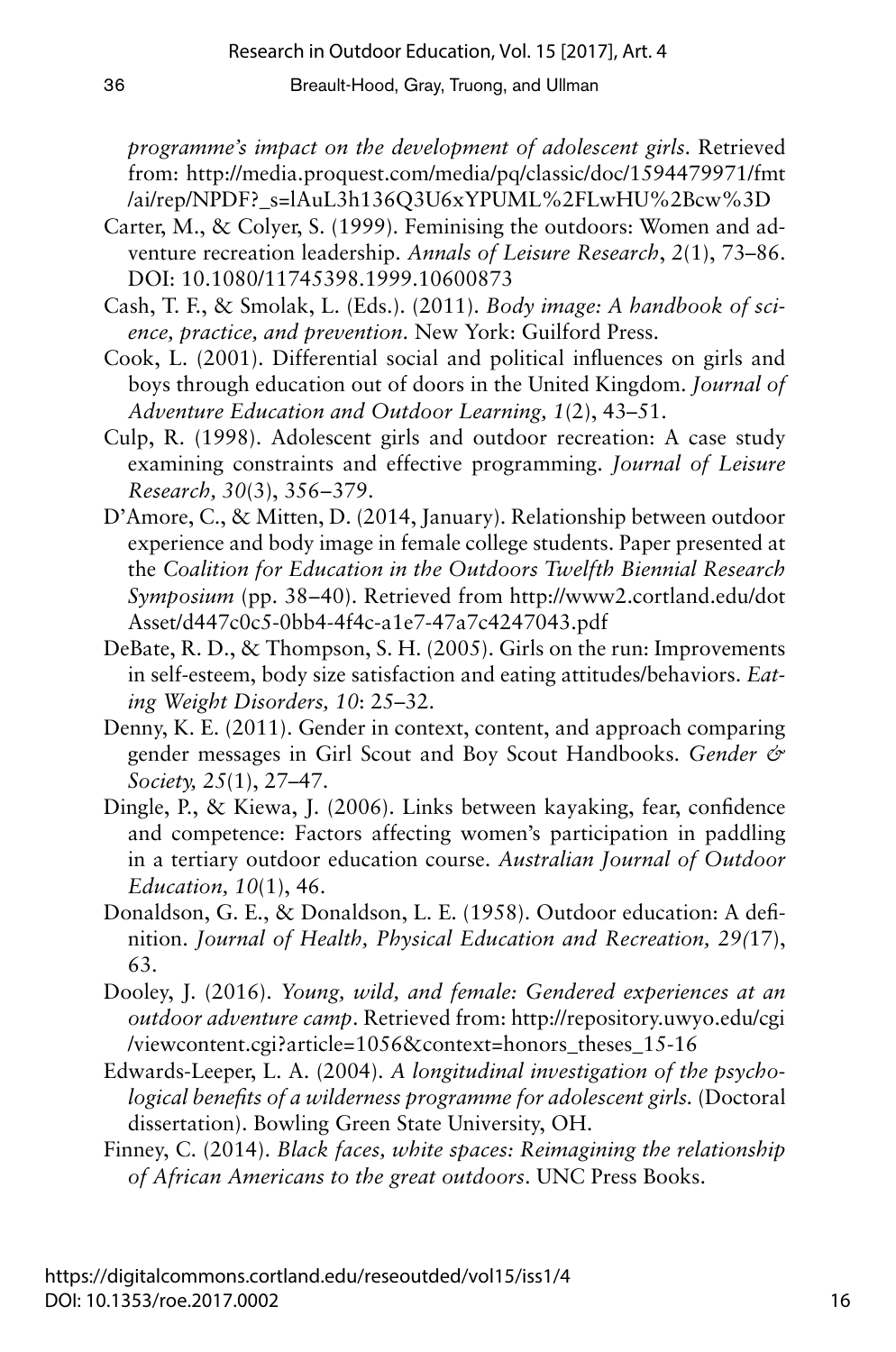- Foland, J. (2009). *Body image and body valuation in female participants of an outdoor education programme*. State University of New York College.
- Ford, P. (1981). *Principles and practices of outdoor/environmental education.* New York: John Wiley & Sons.
- Ford, P. (1986). *Outdoor education: Definition and philosophy*. ERIC Digest. Las Cruces, NM: ERIC Clearinghouse on Rural Education and Small Schools. (ERIC Document Reproduction Service No. ED 267 941).
- Fredrickson, L. M., & Anderson, D. H. (1999). A qualitative exploration of the wilderness experience as a source of spiritual inspiration. *Journal of Environmental Psychology*, *19*(1), 21–39.
- Fredrickson, B. L., & Roberts, T.A. (1997). Objectification theory: Toward understanding women's lived experiences and mental health risks. *Psychology of Women Quarterly*, *21,* 173–206.
- Fullagar, S., & Hailstone, S. (1996). Shifting the ground: Feminist theory in the outdoors. *Social Alternatives, 15*(2), 23–27.
- Galeotti, S. (2015). Empowering pre-adolescent girls: Girls on the run experiential learning exploratory study. *Journal of Experiential Education, 38*(4), 407–423. doi:10.1177/1053825915603578
- Glotfelty, C. (1996). Femininity in the wilderness: Reading gender in women's guides to backpacking. *Women's Studies, 25*(5), 439–456.
- Grabe, S., Ward, L. M., & Hyde, J. S. (2008). The role of the media in body image concerns among women: A meta-analysis of experimental and correlational studies. *Psychological Bulletin*, *134*(3), 460.
- Gray, T. (1997). *The impact of an extended stay outdoor education school programme upon adolescent participants*. PhD thesis, University of Wollongong. http://ro.uow.edu.au/cgi/viewcontent.cgi?article=2799&context=theses
- Gray, T. (2016). The "F" word: Feminism in outdoor education. *Journal of Outdoor and Environmental Education, 19*(2) 25–41.
- Gray, T. (2017). A 30-year retrospective study of the impact of outdoor education upon adolescent participants: Salient lessons from the field. *Pathways: The Ontario Outdoor Education Journal,* Spring*, 29* (3) pp. 4–15.
- Gray, T. (2018). Thirty years on and has gendered landscape changed in outdoor learning? In T. Gray & D. Mitten (Eds.), *The Palgrave International Handbook of Women and Outdoor Learning*. London, England: Palgrave Macmillan.
- Gray, T., Allen-Craig, S., & Carpenter, C. (2016). *Selective hearing: The unrecognised contribution of women to the outdoor profession.* Paper presented at The 19th National Outdoor Education Conference*,* University of the Sunshine Coast, Queensland. Retrieved from http://outdoor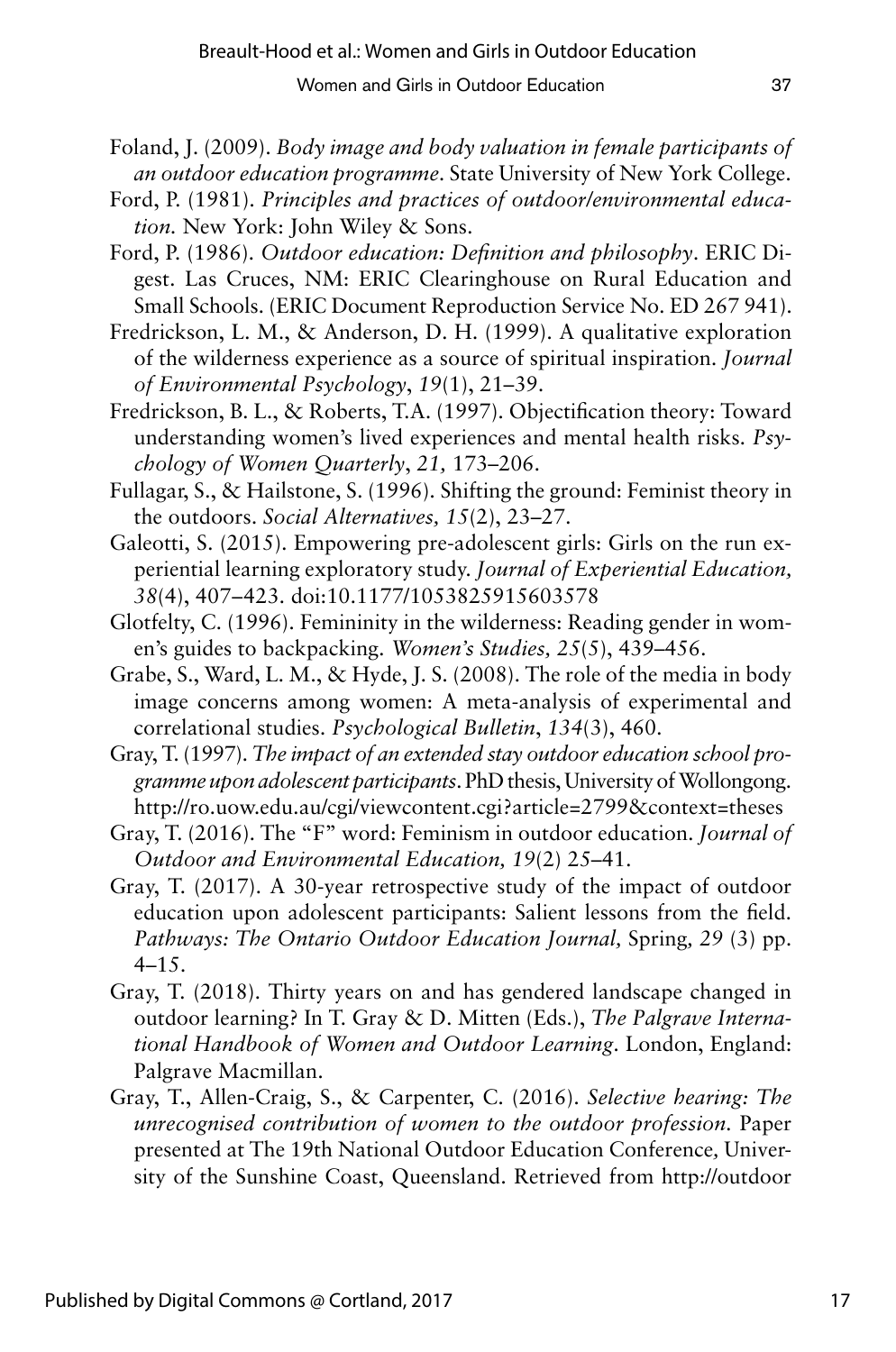educationaustralia.org.au/noec-2016/noec-2016-proceedings/#toggle -id-32

- Gray, T. Allen-Craig, S., & Carpenter, C. (2017). Selective hearing: The unrecognised contribution of women to the outdoor profession. *Journal of Outdoor and Environmental Education, 20*(1), 25–34.
- Gray, T. & Birrell, C. (2015). A case study on women and adventure "Life is either a daring adventure or nothing": The lure of adventure travel for women. In Black, R. and Bricker, K (Eds). *Adventure Programming and Travel for the 21st Century* (pp. 201–207). Champaign, IL: Venture Publishing.
- Gray, T., & Mitten, D. (2018a). (Eds.). *The Palgrave MacMillan international handbook of women and outdoor learning*. London, England: Palgrave Macmillan.
- Gray, T. & Mitten, D. (2018b). Nourishing terrains: Women's contributions to outdoor learning. In Gray T. & Mitten D. (Eds). *The Palgrave International Handbook of Women and Outdoor Learning*. London, England: Palgrave Macmillan.
- Gray, T., Mitten, D., Loeffler, TA, Allen-Craig, S. & Carpenter, C. (2016). Defining moments: Women's contribution to outdoor education leadership and an examination of the gender divide. *The 7th International Outdoor Education Research Conferenc*e, Nova Scotia, Canada
- Gray, T., Mitten, D., Loeffler, TA, Allen-Craig, S., & Carpenter, C. (in press). Defining moments: An examination of the gender divide in women's contribution to outdoor education. *Research in Outdoor Education, Special Edition, 7th International Outdoor Education Research Conference*.
- Gray, T., Taylor, N., Norton, C., Breault-Hood, J., & Christie, B. (2016). Social media and the airbrushed outdoor experience: friend or foe? In *Book of Abstracts: 7th International Outdoor Education Research Conference*, Unama'ki/Cape Breton Island, Nova Scotia, Canada, July 4–8th, 2016 (pp. 131–132).
- Grogan, S. (2008). *Body image: Understanding body dissastisfaction in men, women, and children.* London, England: Taylor and Francis.
- Gubitz, K. F., & Kutcher, J. (1999). Facilitating identity formation for adolescent girls using experientially-based outdoor activities. *Journal of Professional Counseling, Practice, Theory, & Research, 27*(1), 32–39.
- Hall, H. (2011). *Understanding teenage girls: Culture, identity and schooling*. Lanham, MD: Rowman & Littlefield Education.
- Haluza-Delay, R. H., & Dyment, J. E. (2003). A toolkit for gender-inclusive wilderness leadership. *Journal of Physical Education, Recreation & Dance, 74*(7), 28–32.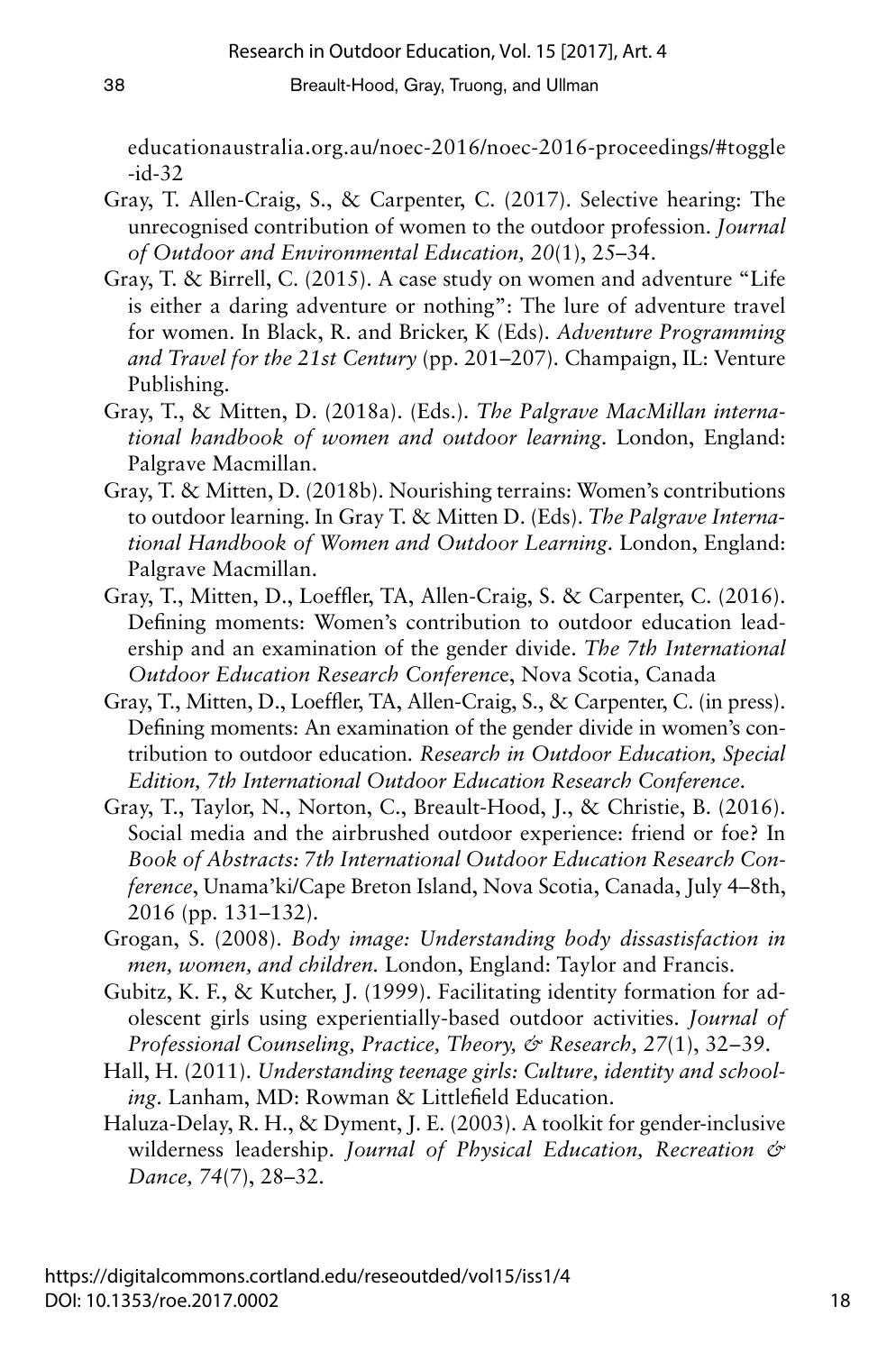- Hamilton, M. (2008). *What's happening to our girls?* Camberwell, VIC, Australia: Viking.
- Hammerman, D. R., Hammerman, W. M., & Hammerman, E. L. (2001). *Teaching in the outdoors* (5th ed.). Danville, IL: Interstate Publishers.
- Henderson, K. (1996a). Feminist perspectives on outdoor leadership. In K. Warren (Ed.), *Women's voices in experiential education* (pp. 107–117). Dubuque, IA: Kendall/Hunt.
- Henderson, K. A. (1996b). Women and the outdoors: Toward spiritual empowerment, In K. Warren (Ed.), *Women's voices in experiential education* (pp. 193–202). Dubuque, IA: Kendall/Hunt.
- Henderson, L. (2009). *Necessary solitude: Solo, gender, and personal growth*. Unpublished Masters thesis. Prescott College: Arizona.
- Henderson, K. A., & Grant, A. E. (1998). Recreation programming: Don't forget the girls. Research update. *Parks and Recreation*, *33*(6).
- Henderson, K. A., & King, K. (1998). Recreation programming for adolescent girls:
- Rationale and foundations. *Journal of Park and Recreation Administration, 16*(2),1–14.
- Henderson, K. A., Winn, S., & Roberts, N. S. (1996). *"Kind of in the middle": The gendered meanings of the outdoors for women students*. ERIC Clearinghouse.
- Henderson, K. A. & Roberts, N. S. (1998). An integrative review of the literature on women in the outdoors. In K. Fox, P. Foti, L. McAvoy, & A. Young (Eds.). *Coalition for Education in the Outdoors Conference*  Proceedings, January 9–11, 1998. Bradford Woods, IN.
- Holzworth, R. (1992). Outdoor programs for women: What they mean to women. *Women Outdoors Magazine, 13*(1), 8–10.
- Hornibrook, T., Brinkert, E., Parry, D., Seimens, R., Mitten, D., & Priest, S. (1997). The benefits and motivations of all women outdoor programs. *Journal of Experiential Education*, *20*,152–158.
- Humberstone, B. (1990). Gender, change and adventure education. *Gender & Education. 2*(2), 199–216.
- Humberstone, B. (2000). The 'outdoor industry' as social and educational phenomena: Gender and outdoor adventure/education. *Journal of Adventure Education & Outdoor Learning*, *1*(1), 21–35.
- Humberstone B., & Lynch P. (1991). Girls' concepts of themselves and their experiences in outdoor education programs. *Journal of Adventure Education and Outdoor Leadership, 8*(3), 18–22.
- Humberstone, B., & Pedersen, K. (2001). Gender, class and outdoor traditions in the UK and Norway. *Sport, Education and Society, 6*(1), 23–33.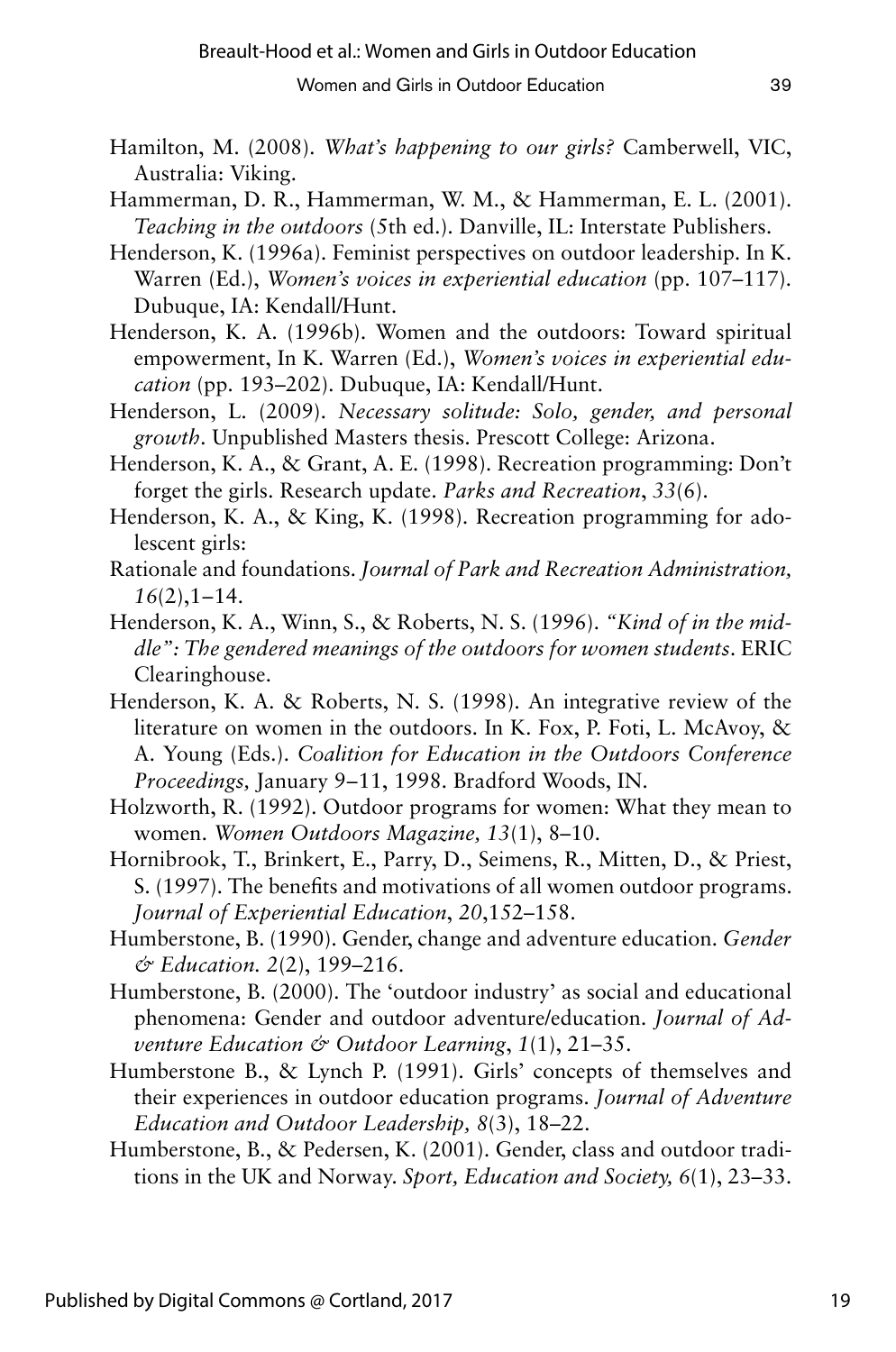- Hurtes, K.P. (2002). Social dependency: The impact of adolescent female culture. *Leisure Sciences*, 24, 109-121.
- Irish, P. A. (2006). Gender-specific effects of muting on outdoor ropes challenge participation. *Journal of Experiential Education, 29*(2), 168–186.
- Jackson, S., & Vares, T. (2013). 'Perfect skin', 'pretty skinny': Girls' embodied identities and post-feminist popular culture. *Journal of Gender Studies*, *24*(3), 347–360. http://doi.org/10.1080/09589236.2013.841573
- Johnsson, K., Hoppe, T., Mitten, D., D'Amore, C. (2013). The relationship between body image, physical effectiveness, and outdoor experience in female college students. In S. Taniguchi, & D. Mitten (Co-Chairs), *Symposium on Experiential Education Research*. Symposium conducted at the meeting of Association for Experiential Education International Conference, Denver, CO. http://www.aee.org/assets/docs/SEER/2013 seer programme final.pdf
- Jones, J. J. (2007). *Impact of 'becoming an outdoors-woman' on selfefficacy, constraints and participation in outdoor recreation*. Doctoral Dissertation, Ohio University.
- Jordan, D. J. (1992). Effective leadership for girls and women in outdoor recreation. *Journal of Physical Education, Recreation & Dance*, *63*(2), 61–64.
- Kehily, M. (2002). *Sexuality, gender and schooling: Shifting agendas in social learning*. London: Routledge.
- Kiewa, J. (1996). Body satisfaction and competence: Hand and glove? *Social Alternatives*, *15*, 7–10.
- Kiewa, J. (2000). Outdoor adventure and body image: A change in focus. In L. West-Smith (Ed.), *Body stories: Research and intimate narratives on women transforming body image in outdoor adventure* (pp. 11–24). Edgewood, KY: Adventurehaven Press.
- Kiewa, J. (2018). Conversations with my children: The outdoors as a site of disaster and triumph In Gray T. & Mitten D. (eds). *The Palgrave International Handbook of Women and Outdoor Learning*. London, England: Palgrave Macmillan.
- Kluge, M. A. (2007). Re-creating through recreating using the personal growth through adventure model to transform women's lives. *Journal of Transformative Education, 5*(2), 177–191.
- Knapp, C. E. (1995). Escaping the gender trap: The ultimate challenge for experiential educators. *Journal of Experiential Education*, *8*(2), 16–19.
- Lamb, S., & Brown, L. M. (2007). *Packaging girlhood: Rescuing our daughters from marketers' schemes*. Macmillan.
- Leupp, A. (2007). Gendered wilderness: The effect of outdoor education on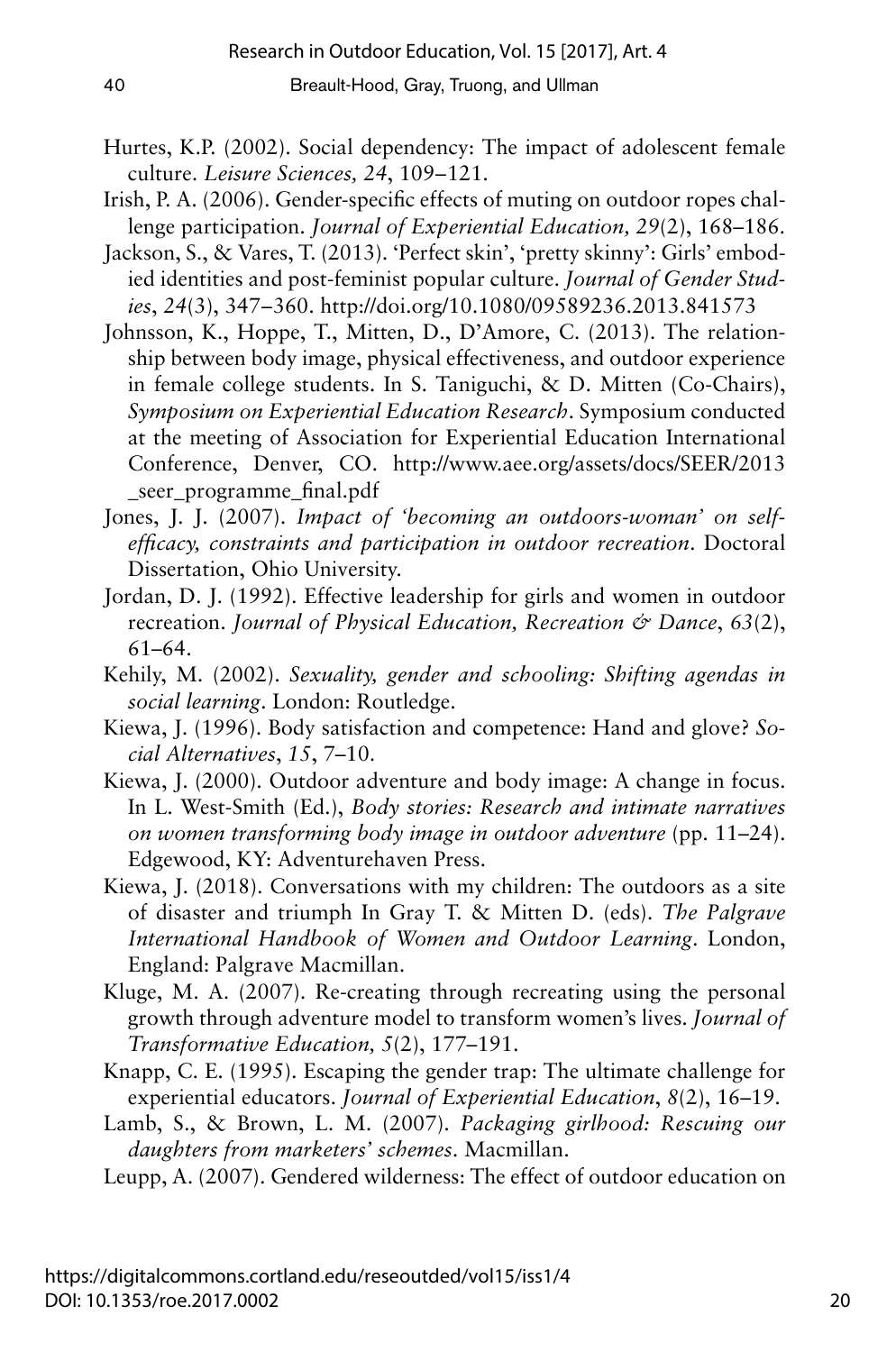girls' and boys' self-concept'. *Explorations: An Undergraduate Research Journal*, *10*, 73–88.

- Libby, J., & Carruthers, C. (2013). Outcomes associated with a university outdoor adventures women's canoe trip. *Journal of Outdoor Recreation, Education, and Leadership, 5*(3), 179–191. http://dx.doi.org /10.7768/1948-5123.1136
- Little, D. E. (2002a). How do women construct adventure recreation in their lives? Why we need to re-engage with the essence of adventure experience. *Journal of Adventure Education & Outdoor Learning, 2*(1), 55–69.
- Little, D. E. (2002b). Women and adventure recreation: Reconstructing leisure constraints and adventure experiences to negotiate continuing participation. *Journal of Leisure Research, 34*(2), 157–177.
- Loeffler, TA (1995). *Factors that influence women's career development in outdoor leadership*. (Unpublished doctoral dissertation). University of Minnesota, Minneapolis, MN
- Loeffler, TA (1996). Leading the way: Strategies that enhance women's involvement in experiential education careers. In K. Warren (Ed.). *Women's voices in experiential education* (pp. 94–103). Dubuque, IL: Kendall/ Hunt.
- Loeffler, TA (1997). Assisting women in developing a sense of competence in outdoor programs. *The Journal of Experiential Education, 20*(3), 119–123.
- Loeffler, TA (2000). The seasons of competency development for women. *Pathways: The Ontario Journal of Outdoor Education, 12*(4), 4–8.
- Lynch, P. (1991a). *Girls and outdoor education* (Master's thesis). University of Otago, Dunedin, New Zealand.
- Lynch, P. (1991b). *Fat girls don't abseil: Issues for girls in outdoor education.* In the 7th National Outdoor Education Conference Proceedings, Frankston, Victoria, Australia.
- Lugg, A. J. (2003). Women's experience of outdoor education: Still trying to be 'one of the boys?' In B.Humberstone, H. Brown & K. Richards (Eds.) *Whose Journeys? The Outdoors and Adventure as Social and Cultural Phenomena* (pp. 33–47). Penrith, Cumbria: Institute for Outdoor Learning.
- Massa, C, (2015). *Wild women: The positive transformation of women and girls through female-only adventure education*. Undergraduate Honors Theses*.* Paper 967. Retrieved from: http://scholar.colorado.edu/cgi /viewcontent.cgi?article=1956&context=honr\_theses

McClintock, M. (1996). Why women's only trips? In *Women's Voices in*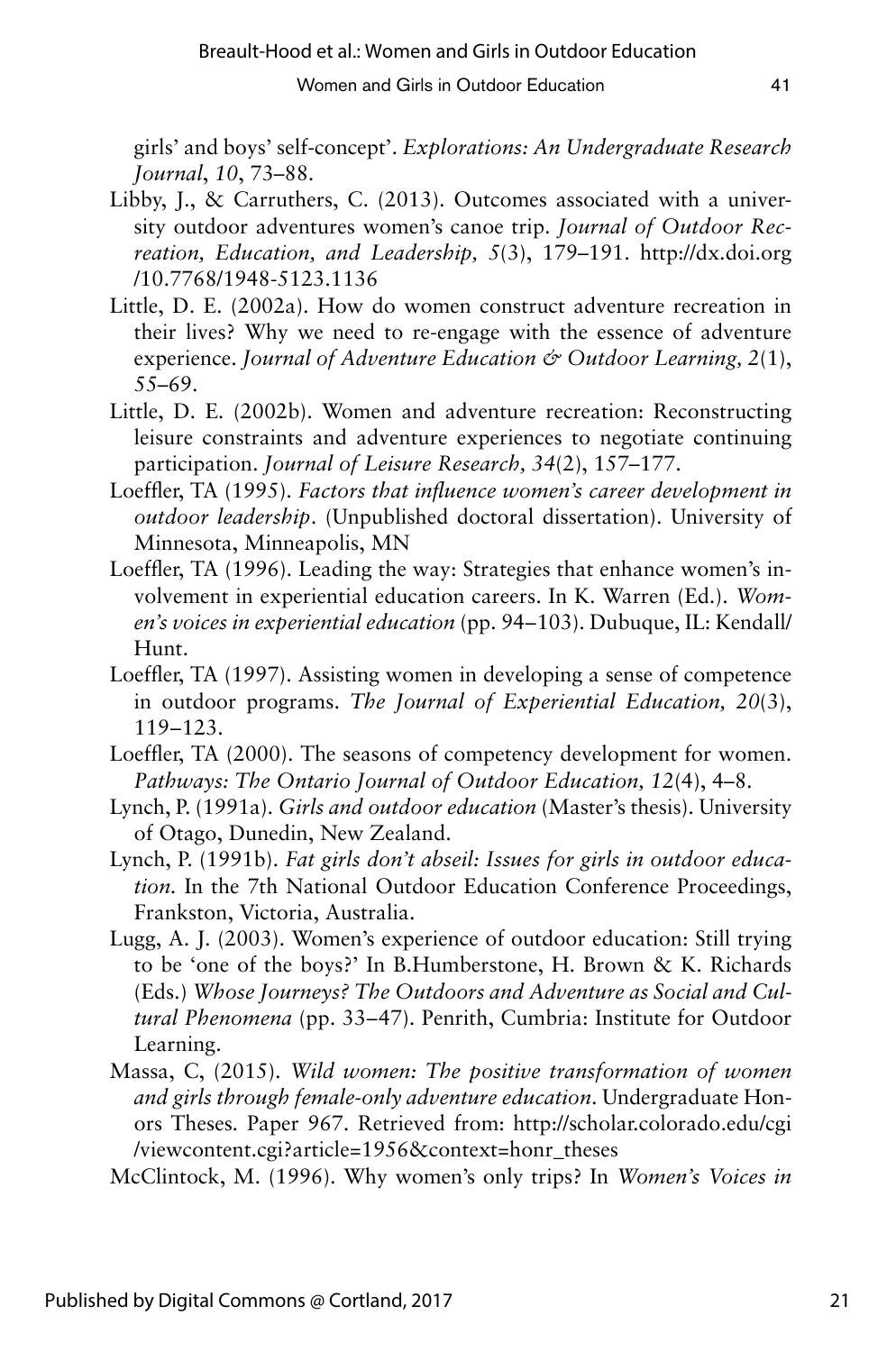*Experiential Education* (K. Warren, Ed.), pp. 141–156. Dubuque, IA: Kendall Hunt.

- McDermott, L. (2004). Exploring intersections of physicality and femaleonly canoeing experiences. *Leisure Studies*, *32*, 283–301.
- McGowan, A. L. (2016). Impact of one-semester outdoor education programs on adolescent perceptions of self-authorship. *Journal of Experiential Education, 39(4), 386-411.*
- McKenney, P. A. (1996). *A programme evaluation of an all-girls' outdoor adventure programme* (Master's thesis). Available from ProQuest Dissertations and Theses database. (304349677).
- McKenney, P., Budbill, N., & Roberts, N. S. (2008). Girls' outdoor adventure programme: History, theory, & practice. In K. Warren, D. Mitten, & TA Loeffler (Eds.), *Theory and practice of experiential education,* (pp. 532–554). Boulder, CO: Association for Experiential Education.
- McNatty, S. (2014). *Girls identity and learning in outdoor education* (Thesis, Master of Physical Education). University of Otago, New Zealand. Retrieved from https://ourarchive.otago.ac.nz/handle/10523/4576
- Miranda, W., & Yerkes, R. (1982). The need for research in outdoor education programs for women. *Journal of Physical Education, Recreation & Dance, 53*(4), 82–85.
- Mitchell, C., & Reid-Walsh, J. (2008). *Girl culture: An encyclopedia*. Westport, Conn: Greenwood Press.
- Mitten, D. (1985). A philosophical basis for a women's outdoor adventure programme.*The Journal of Experiential Education, 8*(2), 20–24.
- Mitten, D. (1986). Women's outdoor programs need a different philosophy. *Association of College Unions-International, 54*(4), 16–19.
- Mitten, D. (1992). Empowering girls and women in the outdoors. *Journal of Physical Education, Recreation & Dance,* 63 (2), 56–60.
- Mitten, D. (2012). Transgender and gender non-conforming participating in outdoor adventure programming: Let's go mainstream. In B. Martin & M. Wagstaff (Eds.) *Controversial Issues in Adventure Programming*  (pp. 235– 240). Champaign: IL: Human Kinetics.
- Mitten, D. (2018). Let's meet at the picnic table at midnight. In Gray T. & Mitten D. (Eds). *The Palgrave International Handbook of Women and Outdoor Learning*. London, England: Palgrave Macmillan.
- Mitten, D. & D'Amore C. (2017). The relationship of women's body image and experience in nature. In *Women and Nature: Beyond Dualism in Gender, Body, and the Environment,* New York, NY: Routledge.
- Mitten, D., Gray, T., Allen-Craig, S., Loeffler, TA, & Carpenter, C. (2017). The invisibility cloak: Women's contributions to outdoor and environ-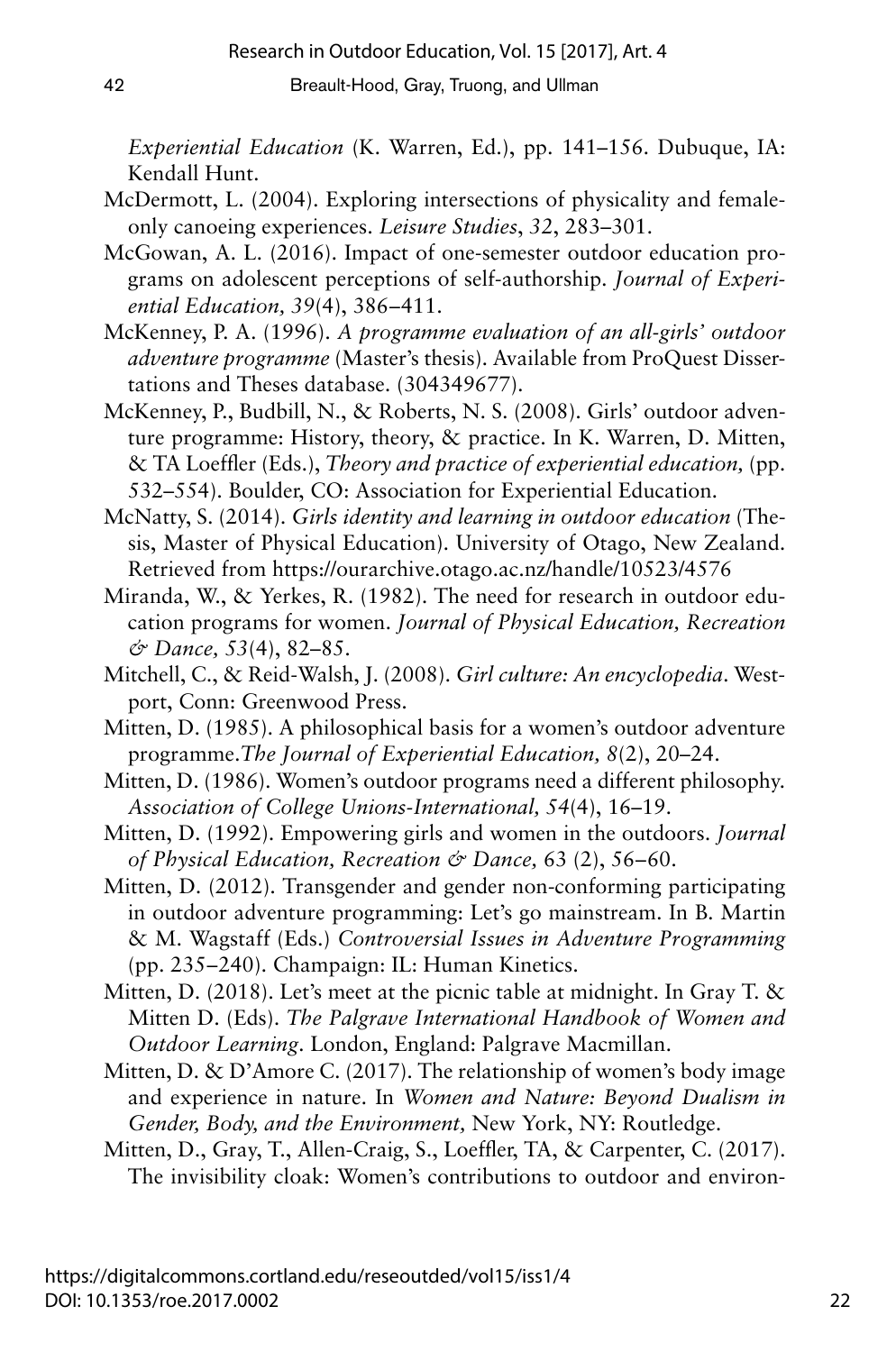mental education. *The Journal of Environmental Education, 48*(2). doi 10 .1080/00958964.2017.1366890

- Mitten, D., & Woodruff, S. (2010). The impact of short-term adventure experiences on body image perceptions of women over 40. *Journal of Experiential Education*, *32*(3), 322–326.
- Moher, D., Liberati, A., Tetzlaff, J., & Altman, D. G. (2009). Preferred reporting items for systematic reviews and meta-analyses: The PRISMA statement. *Annals of internal medicine*, *151*(4), 264–269.
- Newbery, L. (2003). Will any/body carry that canoe? A geography of the body, ability, and gender. *Canadian Journal of Environmental Education, 8*(1), 204–216.
- Newbery, L. (2004). Hegemonic gender identity and Outward Bound: Resistance and re-inscription? *Women in Sport & Physical Activity Journal, 13*(1), 36–50.
- Nolan, T., & Priest, S. (1993). Outdoor programs for women only? *The Journal of Adventure Education and Outdoor Leadership, 10*(1), 14–17.
- Pate, L. J. (1997). Adolescent sex-role stereotyping: Change through wilderness course. *Journal of Experiential Education, 20*(2), 161–165.
- Parsons, L. A. (2010). *Adventures in body satisfaction: The effect of adventure recreation on female's body image*. (Unpublished paper). Retrieved from http://alpengirl.com/blog/adventure-recreation-effect-body-image
- Pipher, M. (1995). *Reviving Ophelia: Saving the selves of adolescent girls.*  Ballantine Books, New York, USA.
- Pohl, S. (1996). *Women, wilderness and everyday life: An examination of the connection between wilderness recreation and women's liberation*. Unpublished Masters thesis. Missoula, MT: University of Montana. Retrieved from: http://scholarworks.umt.edu/cgi/viewcontent.cgi?article=9452&context  $=$ etd
- Pohl, S. L., Borrie, W. T., & Patterson, M. E. (2000). Women, wilderness, and everyday life: A documentation of the connection between wilderness recreation and women's everyday lives. *Journal of Leisure Research, 32*(4), 415.
- Porter, T. (1996). Connecting with courage: An Outward Bound programme for adolescent girls. In K. Warren (Ed.), *Women's Coices in Experiential Education* (pp. 2010). Dubuque, IL: Kendall/Hunt.
- Priest, S. (1986). Redefining outdoor education: A matter of many relationships. *The Journal of Environmental Education*, 17(3), 13–15.
- Rao, T. & Roberts, N. (2018). Voices of colour: Dreaming of an inclusive outdoor leadership environment. In Gray T. & Mitten D. (Eds), *The Palgrave International Handbook of Women and Outdoor Learning*. London, England: Palgrave Macmillan.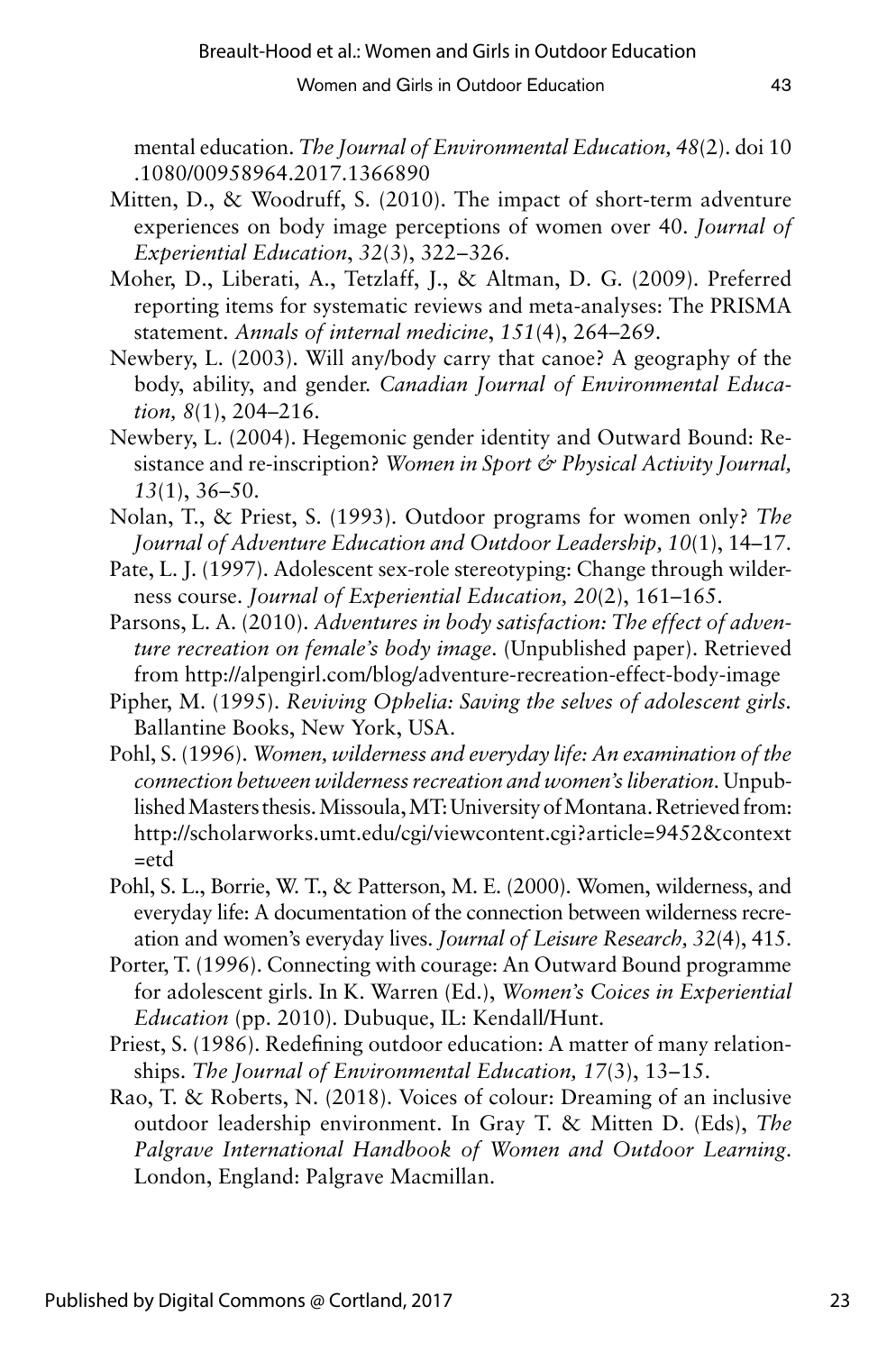- Roberts, N. S. (Ed.). (1998). *A guide to women's studies in the outdoors: A review of literature and research with annotated bibliography.* Needham Heights, MA: Simon & Schuster.
- Roberts, N. S. & Bialeschki, M. D. (1995). Women outdoors: Historical perspective and review of research. In L. Frank (Ed.), *AEE Conference Proceedings* (pp. 249–252). Association for Experiential Education 23rd International Conference. Lake Geneva, WI.
- Russell, C., Cameron, E., Socha, T., & McNinch, H. (2014). "Fatties cause global warming:" Fat pedagogy and environmental education. *Canadian Journal of Environmental Education, 18*, 27–45.
- Sammet, K. (2010). Relationships matter: Adolescent girls and relational development in adventure education. *Journal of Experiential Education*, *33*(2), 151–165.
- Shores, K. A., Scott, D. & Floyd, M. F. (2007). Constraints to outdoor recreation: A multiple hierarchy stratification perspective. *Leisure Sciences, 29*(3), 227–246.
- Slater, A., & Tiggemann, M. (2002). A test of objectification theory in adolescent girls. *Sex Roles*, *46*(9– 10), 343–349.
- Slater, A., Tiggemann, M., Hawkins, K., & Werchon, D. (2012). Just one click: A content analysis of advertisements on teen web sites. *Journal of Adolescent Health, 50*(4), 339–345.
- Simmons, R. (2002). *Odd girl out: The hidden culture of aggression in girls*: Houghton Mifflin Harcourt.
- Simmons, R. (2009). *The curse of the good girl: Raising authentic girls with courage and confidence*: Penguin.
- Teall, T. L. (2015). *A quantitative study of the Developmental Theory of Embodiment: Implications to health and well-being* (Doctoral dissertation, University of Toronto).
- Tiggemann, M., & Slater, A. (2013). NetGirls: The internet, Facebook, and body image concern in adolescent girls. *International Journal of Eating Disorders*, *46*(6), 630–633.
- Tsikalas, K., Martin, K.L., & Wright, V. (2015). *What keeps us out of the outdoors? Girl Scouts speak out on barriers to outdoor participation*. New Orleans, LA: American Camp Association National Research Forum. Retrieved from http://www.acacamps.org/sites/default/files/resource \_library/2015-National-Research-Forum-Book-Abstracts.pdf.
- Ullman, J. (2017). Teacher positivity towards gender diversity: Exploring relationships and school outcomes for transgender and gender-diverse students. *Sex Education, 17*(3), 276– 289. doi:10.1080/14681811.2016 .1273104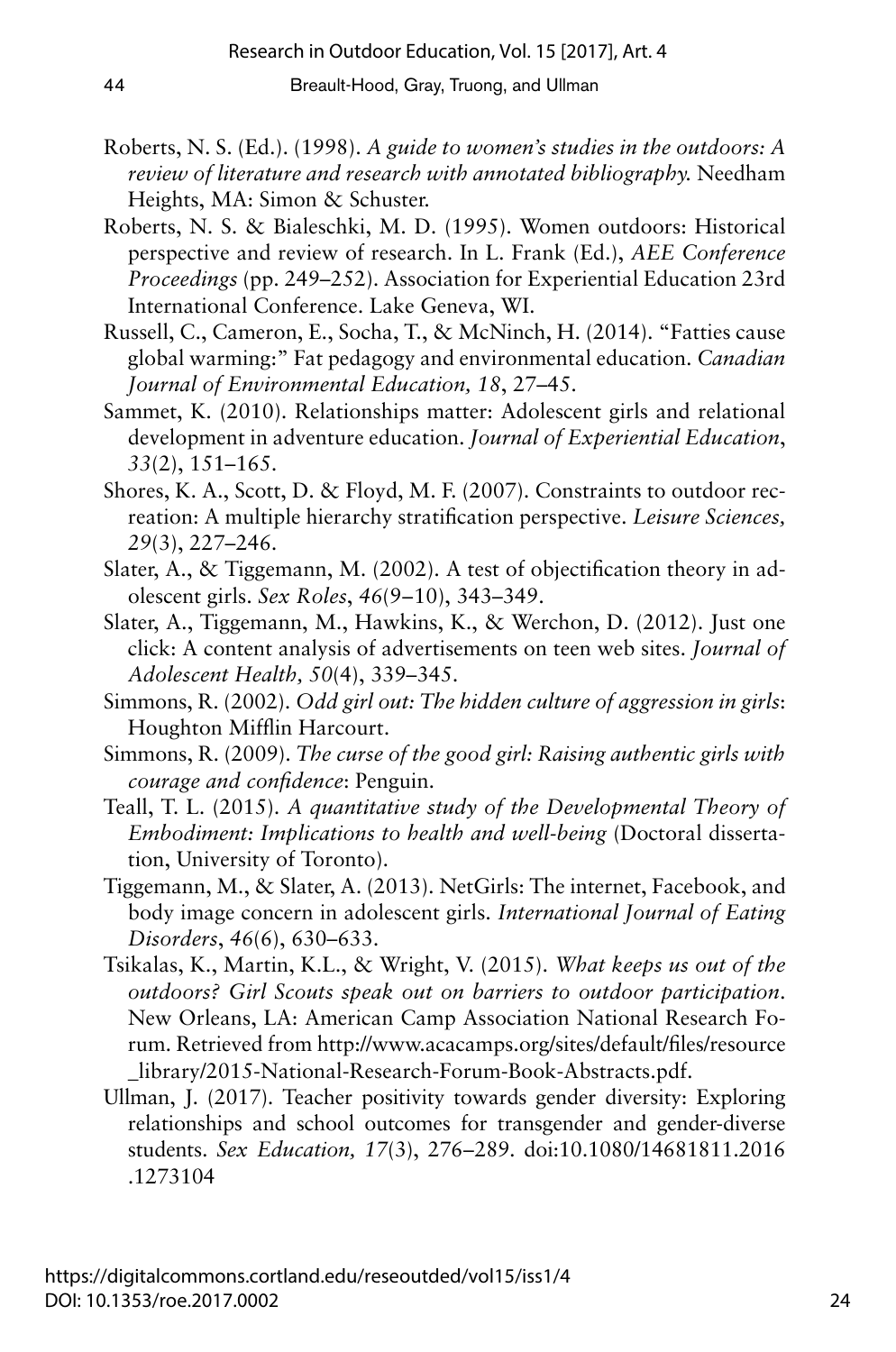- Walton, J. (1995). *Reasons Given by Year 9 Girls for the Non-Selection of Outdoor Education in a Selected Government School*.
- Wang, C., Liu., W. & Kahlid, A. (2006). Effects of a five-day Outward Bound course on female students in Singapore. *Australian Journal of Outdoor Education, 10*(2), 20–28.
- Warren, K. (1985). Women's outdoor adventures: Myth and reality. The *Journal of Experiential Education, 8*(2), 10–14.
- Warren, K. (1996). *Women's voices in experiential education.* Boulder, CO: Kendall/Hunt.
- Warren, K. & Loeffler, TA (2006). Factors that influence women's technical skill development in outdoor adventure. *Journal of Adventure Education and Outdoor Learning, 6*(2), 121–134.
- Warren, K., Risinger, S. & Loeffler, TA (2018). Challenges faced by women outdoor leaders. In Gray T. & Mitten D. (Eds), *The Palgrave International Handbook of Women and Outdoor Learning*. London, England: Palgrave Macmillan.
- West-Smith, L. (1997). *Body image perception of active outdoorswomen: toward a new definition of physical attractiveness*. Ann Arbor, MI: University of Michigan.
- West-Smith, L. (Ed.), (2000). *Body stories: Research & intimate narratives on women transforming body image in outdoor adventure*. Edgewood, KY: Adventurehaven Press.
- Whittington, A. (2006). Girls in the woods: Exploring the impact of a wilderness programme on adolescent girls' constructions of femininity. *Journal of Experiential Education. 28*(3) 285–289.
- Whittington, A. (2006). Challenging girls' constructions of femininity in the outdoors. *Journal of Experiential Education*, *28*(3), 205–221.
- Whittington, A., & Mack, E.N. (2010). Inspiring courage in girls: An evaluation of practices and outcomes. *Journal of Experiential Education, 33*, 166– 180.
- Whittington, A., Mack, E. N., Budbill, N. W., & McKenney, P. (2011). Allgirls adventure programs: What are the benefits? *Journal of Adventure Education and Outdoor Learning*, *11*(1), 1–14.
- Whittington, A. (2011). Life after the river: Long-term impacts of girls' participation in an adventure programme. *Journal of Outdoor Recreation, Education and Leadership, 3*(1), 40–52.
- Whittington, A., & Budbill, N. (2013). Breaking the mold: Impacts of adventure education on girls. *Journal of Outdoor Recreation, Education and Leadership, 5*, 37–53.

Whittington, A., Aspelmeier, J. E., & Budbill, N. W. (2015). Promoting